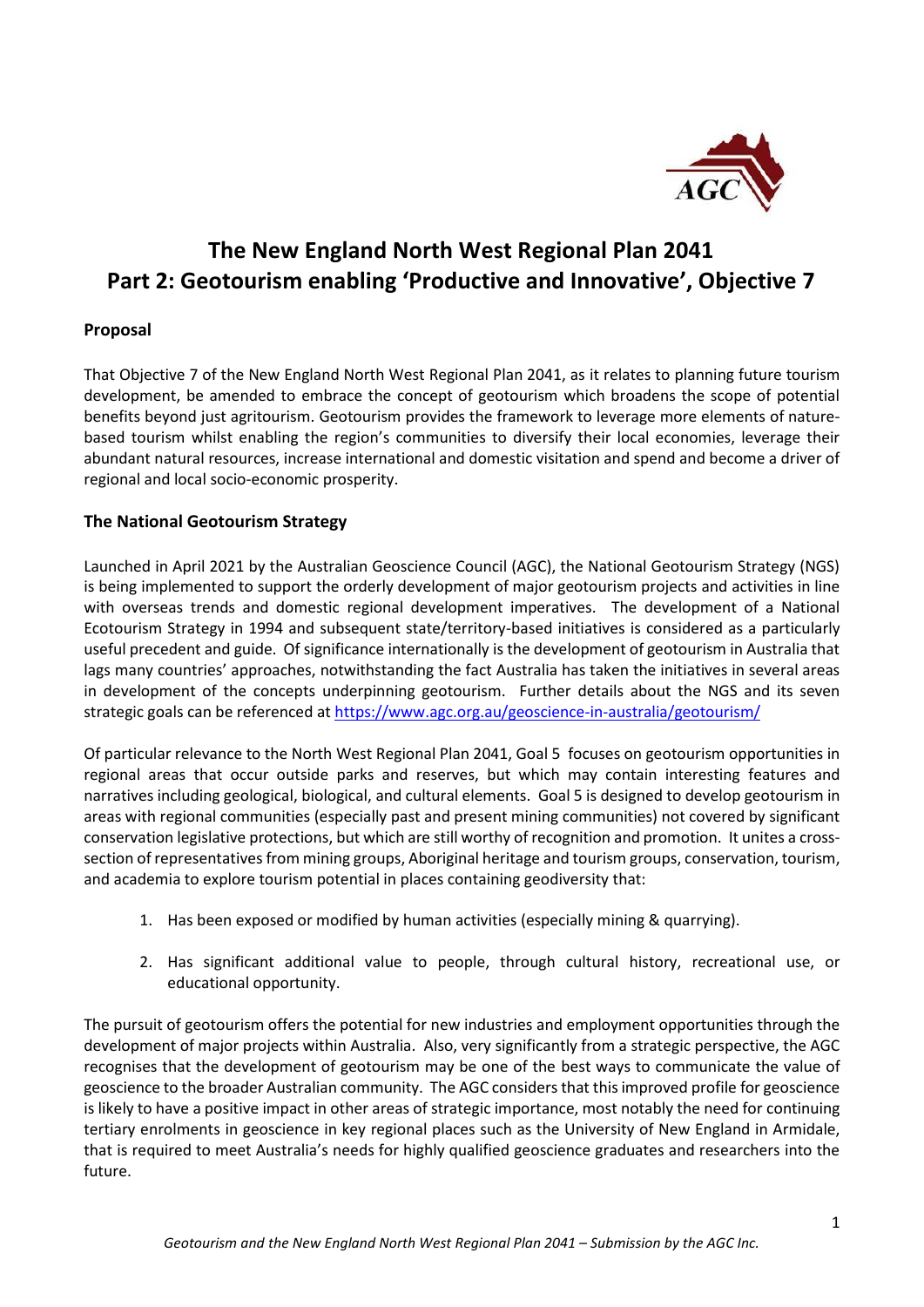AGC recognises that geotourism is a significant emerging and growing global phenomenon. Geotourism has been defined as:

# **'Tourism which focuses on an area's geology and landscape as the basis for providing visitor engagement, learning and enjoyment'.**

In broad terms, geotourism wholistically embraces adventure tourism, cultural tourism, ecotourism, sustainable tourism and agritourism, but is not synonymous with any of these forms of tourism. This enables experiences within all those segmented product categories to sit under a common framework thereby creating a consistent and integrated approach to all forms of nature-based tourism. For example, ecotourism is practised in protected areas such as national parks whereas geotourism is undertaken in both protected areas and areas here primary industry activities are being carried out.

#### **Geotourism as a driver of place-based Regional Economic Development**

Geotourism is increasingly seen globally as an instrument of regional economic development. Many regional Council's in the New England Northwest are embracing a place-based approach to Economic Development, developing wholistic Destination Management Plans as well as regional tourism brands, like New England High Country, working together to align experiences across multiple LGAs. Geotourism in its holistic framework is also 'place-based' in the following ways:

- 1. Adds considerable content value to traditional nature-based tourism (the primary motivator of travel to Australia) as well as cultural tourism, inclusive of Aboriginal tourism, thus completing the holistic embrace of 'A' (abiotic – landscape and geology) plus 'B' (biotic – flora and fauna) plus 'C' (culture) aspects.
- 2. Celebrates geoheritage and promotes awareness of and better understanding of the geosciences, noting that a revised global framework for the application of criterion (viii) of the World Heritage Convention as it applies to World Geological Heritage has recently been released by the IUCN <https://portals.iucn.org/library/sites/library/files/documents/2021-025-En.pdf> .
- 3. Contributes to regional development imperatives in areas experiencing social and economic difficulties through increased tourist visitation, particularly from overseas – of increasing interest to local government agencies(LGAs) and state based, regional development commissions and agencies.
- 4. Provides a means of highlighting and promoting public interest in mining heritage including gemstone and gold fossicking as well as the emerging interest in rare earth minerals.
- 5. Provides the means of increasing public access to geological information through a range of new interactive digital applications on smartphones that enable advanced and innovative ways of experiencing nature, for example, augmented reality, Soundtrails and 3D visualisations.
- 6. Engenders an increasing awareness of the importance in geology as a fundamental science that has had and will continue to have major impacts on civilisations;
- 7. Promotes tourism through visits to geological features (geosites), use of geotrails and viewpoints, guided tours, geo-activities (such as geological time trails, fossil walks, rock gardens, rail trails, skywalks etc.), and patronage of local visitor centres and museums;
- 8. Encourages attractions to be developed as a sustainable tool for the growth of local and regional communities.
- 9. Offers the potential for new industries and employment opportunities through the development of major projects within Australia.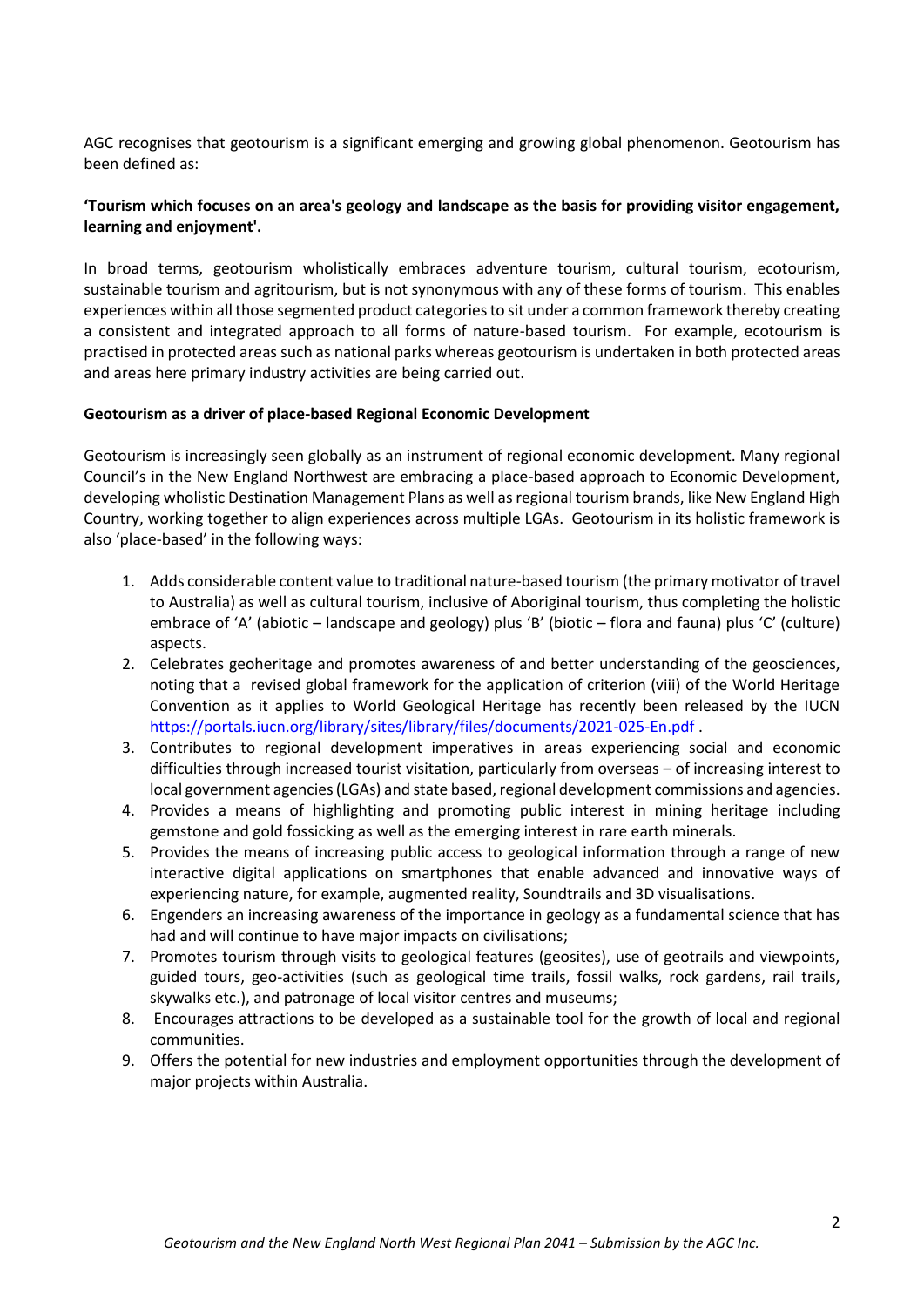# **Key benefits of Geotourism development**

The benefits of geotourism development in Australia are many including:

- **1. Tourism Industry** development benefits in the context of addressing the current COVID-19 pandemic can be realised through the holistic approach of geotourism which enhances the value of traditionally structured, nature-based tourism by generating new product development (i.e., including geology, landscape, flora and fauna, as well as cultural heritage attributes, both Aboriginal and post European settlement).
- **2. Employment benefits** through the adoption of a strategy to support and promote geotourism include the following, all of which have the potential to significantly improve indigenous employment, and more broadly, regional employment:
	- New domestic employment and consulting opportunities for natural/cultural heritage professionals, design of interpretation signage/boards, design of geotrails and 'geotales';
	- Management roles in geoparks and mining parks, regional development, and local government agencies supporting the visitor economy.
	- Direct employment opportunities in tour operations resulting from increased tourism visitation.
	- Opportunities for pastoralists to value-add and diversify by developing 'farm stay' and 'station stay' tourism experiences.
	- Creating indirect multiplier effects across other industries to service the additional visitation.
- **3. Societal benefits** for local communities, particularly in rural and regional Australia, include the following:
	- A mechanism for celebrating and raising awareness of mining heritage, past and present.
	- An opportunity to enhance community engagement and build value into Environmental, Social, and Governance (ESG) considerations.
	- By celebrating geological heritage, and in connection with all other aspects of the area's natural and cultural heritage (and most significantly, Aboriginal heritage), geotourism enhances awareness and understanding of key issues facing society, such as using our Earth's resources sustainably.
	- By raising awareness of the importance of the area's geological heritage in society today, geotourism gives local people a sense of pride in their region and strengthens their identification with the area.
	- The strategy acknowledges the need to protect the scientific and cultural sensitivity of some geoheritage and geosites, and to ensure protection from geotourism where appropriate.
	- Education opportunities and early employment experience for school-age children who are more sensitive to protecting and nurturing our environment.

In summary, the over-riding socio-economic benefits of geotourism are measurable economic outcomes through the enhancement of traditional nature-based tourism resulting in additional day and over-night visitors, increase visitor spend, direct and indirect regional economic output, household income and wages, and local (including Aboriginal) employment.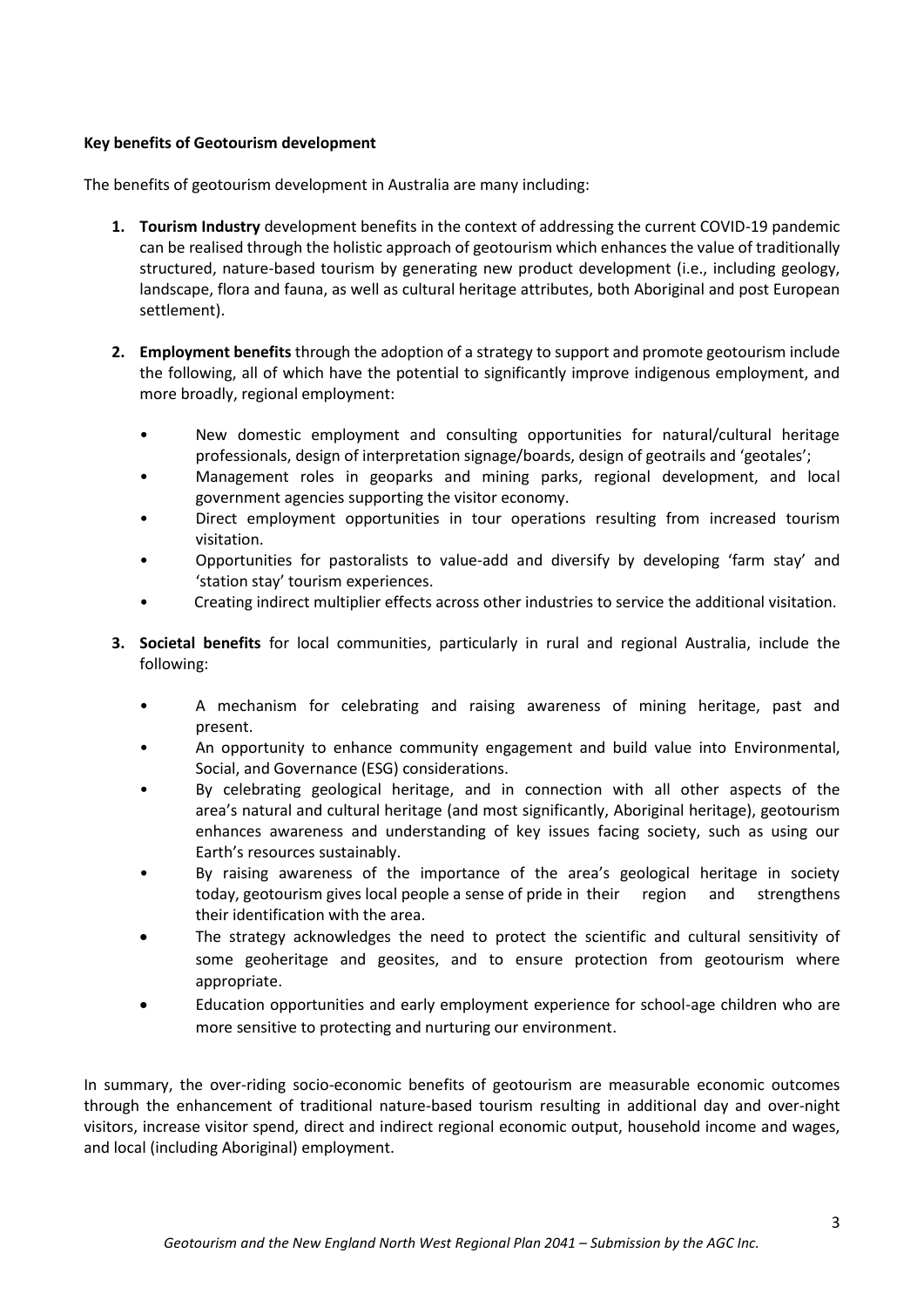#### **Delivering Geotourism products and experiences**

Geotourism can be readily delivered through the development of both geotrails and geoparks within identified 'GeoRegions'.

## **1. Geotrails**

A geotrail can deliver geotourism experiences through a journey underpinned by an area's geology and landscape. Geotrails are therefore best constructed around routes currently used by tourists i.e., geotrails should form logical journeys linking accommodation destinations.

Geotrails can comprise roads, walking and biking trails, and disused railway easements. Geotrails should meld the geological heritage features of a region with a cohesive story and should incorporate and package in the biodiversity and cultural components (including mining heritage) of the region through which the geotrail traverses. Geotrails do offer the advantages of having universal appeal, and do not compete with or impact on land management/access issues. They are easy to establish and represent a very cost-effective means of enhancing regional development.

They are also an effective vehicle for promoting broader community interest in Geoscience and recognition of it as one of the four fundamental sciences along with Physics, Chemistry and Biology. As such there are long-term educational and cultural benefits in fostering the appreciation of how our Earth influences landscape, ecology, and our lifestyles.

Western Australia's Mid-West Development Commission (MWDC) is working with seven shire councils to establish WA's first major geotourism development to be built on a geotrail model, focused on the Murchison 'GeoRegion' of WA. The MWDC believes that the ancient Murchison geology and mining heritage provides the ideal platform for unique, nature-based tourism experiences of global significance, particularly to the 'experience seeker / dedicated discoverer' market. The Mid West Tourism Development Strategy (2014) concluded that the region's iconic nature-based tourist attractions were not developed to their potential and that its visitor appeal was not fully realised. The Strategy identified geotourism in the Murchison 'GeoRegion' as a potential 'game changing' tourism initiative, with capacity to help this 'GeoRegion' realise its potential as a major tourism destination.

# **2. Geoparks**

Geotourism attractions are now being developed around the world primarily as a sustainable development tool for the development of local and regional communities. A major vehicle for such development is through the concept of geoparks. A geopark is a unified area with geological heritage of particular significance and where that heritage is being used to promote the sustainable development of the local communities who live there.

Unlike World Heritage Areas and national parks, geoparks can embrace both protected and any resource extraction areas, focusing on sustainable development objectives. Geoparks also focus on community engagement and ownership. In Australia, national parks focus generally on biodiversity and often with insufficient attention given to geological heritage.

UNESCO Global Geoparks are single, unified geographical areas where sites and landscapes of international geological significance are managed with a holistic concept of protection, education, and sustainable development. Whilst World Heritage Areas and national parks are created in perpetuity,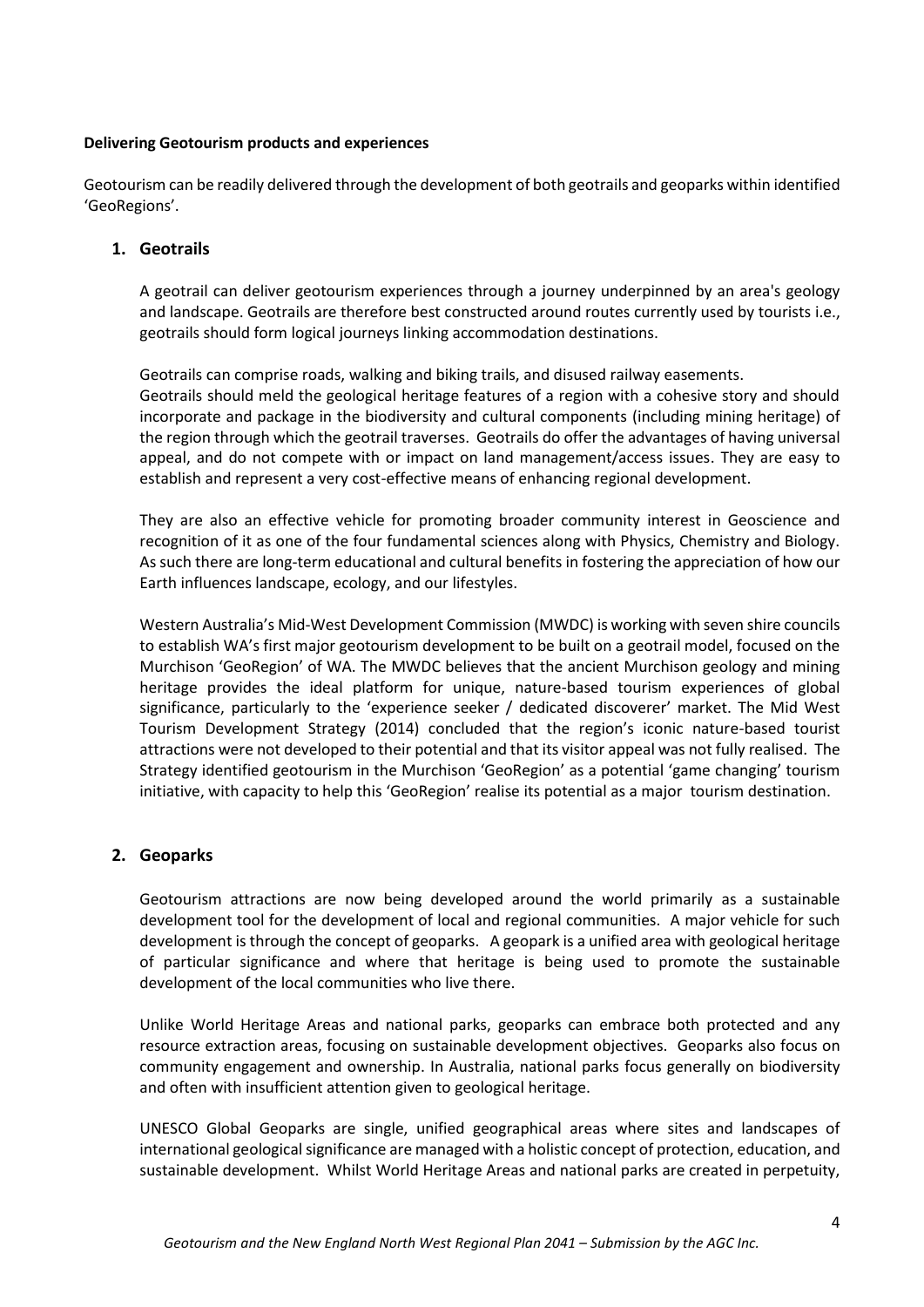the status of global geoparks are reviewed by UNESCO every four years.

Whilst a geopark must demonstrate geological heritage of particular significance, the purpose of a geopark is to explore, develop and celebrate the links between that geological heritage and all other aspects of the area's natural, cultural, and intangible heritages. It is about reconnecting human society at all levels to the planet we all call home and to celebrate how our planet and its 4,600-million-year long history has shaped every aspect of our lives and our societies. Geoparks are both a regional development concept as well as a branding tool. They achieve these goals through conservation, education and geotourism. Geoparks can comprise both protected and non-protected areas and enable and celebrate sustainable development of primary industries such as mining, agriculture, and forestry.

Geoparks can choose to evolve through a series of levels from 'aspiring', 'national', 'regional' (e.g., European or Asia-Pacific Regions) to 'global'. There are now hundreds of geoparks around the world. Support to individual geoparks is offered through the Global Geoparks Network Bureau which is currently representing 169 members from 44 countries. The original target of the Global Geoparks Network is establishing 500 geoparks around the world. The number is growing at a rate of about 10 new global geoparks per year.

#### **3. GeoRegions**

A 'GeoRegion' can be considered a defined area of natural and cultural heritage which highlights outstanding geoheritage features. Adopting this initial approach offers the opportunity for proponents using the language of 'GeoRegions' to explore various alternative options for geotourism development, including a strong focus on the establishment of geotrails between sites of geological merit as interpretive sites, including robust geoheritage sites, some of which may already have been established as geological 'monuments' or recognised in state or national geoheritage registers. As a first step, a full audit of natural and cultural heritage attributes in the region as well as early discussions with state/territory based Geological Surveys, Planning and Environment agencies, and any other state/territory government agencies responsible for land and resource management is recommended.

Elsewhere in NSW, the Friends of Ku-ring-gai Environment Inc, a community-based organisation, has initiated a project with the objective of making a positive contribution to conservation based in and around Ku-ring-gai Chase National Park, located on the northern outskirts of Sydney by seeking recognition of the very significant natural and cultural heritage values as exemplified by a wide range of geosites that exist in this 'GeoRegion'. This is not unprecedented in New South Wales as other geosites and geotrails have similarly been recognised at Port Macquarie, Newcastle, Warrumbungle National Park, Central Darling River region and Mutawintji National Park.

Having conferred with a range of experts on the geology, geomorphology, and related natural and cultural heritage values of Ku-ring-Gai Chase National Park, it was decided, within the framework of the NGS, to investigate further particularly the special geoheritage values which exist in the proximity to the Ku-ring-gai Chase National Park area. These geoheritage values (both geomorphological and geological) form the platform for the development of the other natural heritage attributes as well as demonstrating the close relationship between landscape and human activity over many thousands of years. The Geological Survey of NSW (GSNSW) has advised that, while concerned that appropriate steps will need to be taken by three LGAs (i.e., Ku-ring-gai, Hornsby, and the Northern Beaches) as well as the NSW National Parks and Wildlife Service (NPWS) to ensure that visitor impacts are properly managed, the GSNSW has no objection to any proposal to develop this 'GeoRegion' embracing some 250 square kilometres in area as an Aspiring UNESCO Global Geopark.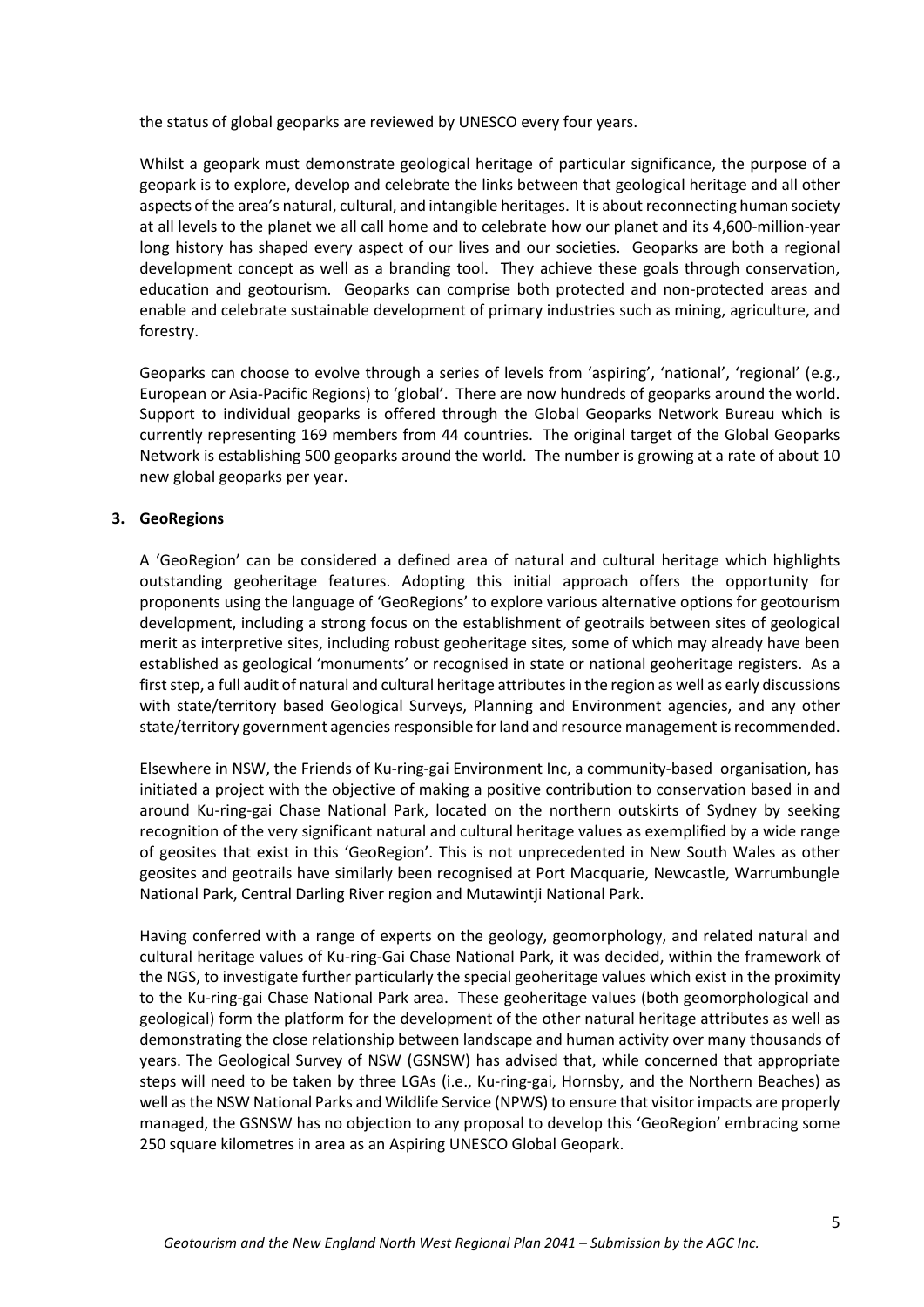#### **A Proposed Glen Innes Highlands 'GeoRegion'**

Within the framework of the NGS and as a significant first for Australia, the Glen Innes Severn Council has recently approved a comprehensive Tourism Destination Management Plan<https://lnkd.in/g5yk5aNu> that has embraced 'geotourism as a holistic approach to featuring natural and cultural heritage into the relevant customer experiences.' The Plan also proposes the development of various trails including the funded New England Rail Trail Stage 1 from Glen Innes to Ben Lomond, the funded Glen Innes Highlands Skywalk, mining geotrails and 'geotales' that tell the story of the formation of the east coast of Australia and the Gondwana continent.

In addition, the Council has decided to investigate the potential of the Glen Innes Highlands being developed as an outstanding 'GeoRegion' and to review the NGS, with the intention of approaching the AGC to conduct an audit of this proposition, with early input anticipated from the GSNSW and from other geoscientists with local knowledge and experience.

The Council also sees the medium-term potential of this proposed 'GeoRegion' being considered as a potential Aspiring UNESCO Global Geopark nomination, given the diversity of the New England North West Region's substantive cultural attributes including its rich mining heritage.

Significantly, Austrade has advised the AGC that it will be highlighting the Glen Innes Highlands as a case study of geotourism in their final report to Government, National visitor economy strategy: THRIVE 2030, 'a national strategy for Australia's visitor economy recovery and return to sustainable growth – 2022-2030'.

#### **A Proposed New England North West 'GeoRegion'**

The AGC recognises and supports the views of Council that based on geological and mineral province considerations, the currently identified 'GeoRegion' could well be expanded to include other areas within the New England North West region.

The AGC accepts that this proposition is worthy of further discussion with the GSNSW and as part of any further investigation with the NPWS and the University of New England.

To assist in this regard, a copy of the report by Dr K G McQueen to the GSNSW, that details the extensive mining history of New England North West, is attached (refer Appendix) as an informative reference document. Dr Phil Blevin of the GSNSW can also provide up to date information about the geology and geomorphology of the New England North West. Contact[: phil.blevin@planning.nsw.gov.au](mailto:phil.blevin@planning.nsw.gov.au)

Margot Davis, Manager Economic Development, Glen Innes Severn council can be contacted in relation to a draft International Attraction Strategy that has been created to guide the process of developing 'georegions' and an Aspiring UNESCO Global Geopark for the New England Highlands.

It is further proposed that any expanded 'GeoRegion' be embraced and supported through the strategies available through the implementation of the NGS.

Angus M Robinson FAusIMM (CP) Coordinator, National Geotourism Strategy Australian Geoscience Council Inc E: [angus@leisuresolutions.com.au](mailto:angus@leisuresolutions.com.au)

31st January 2022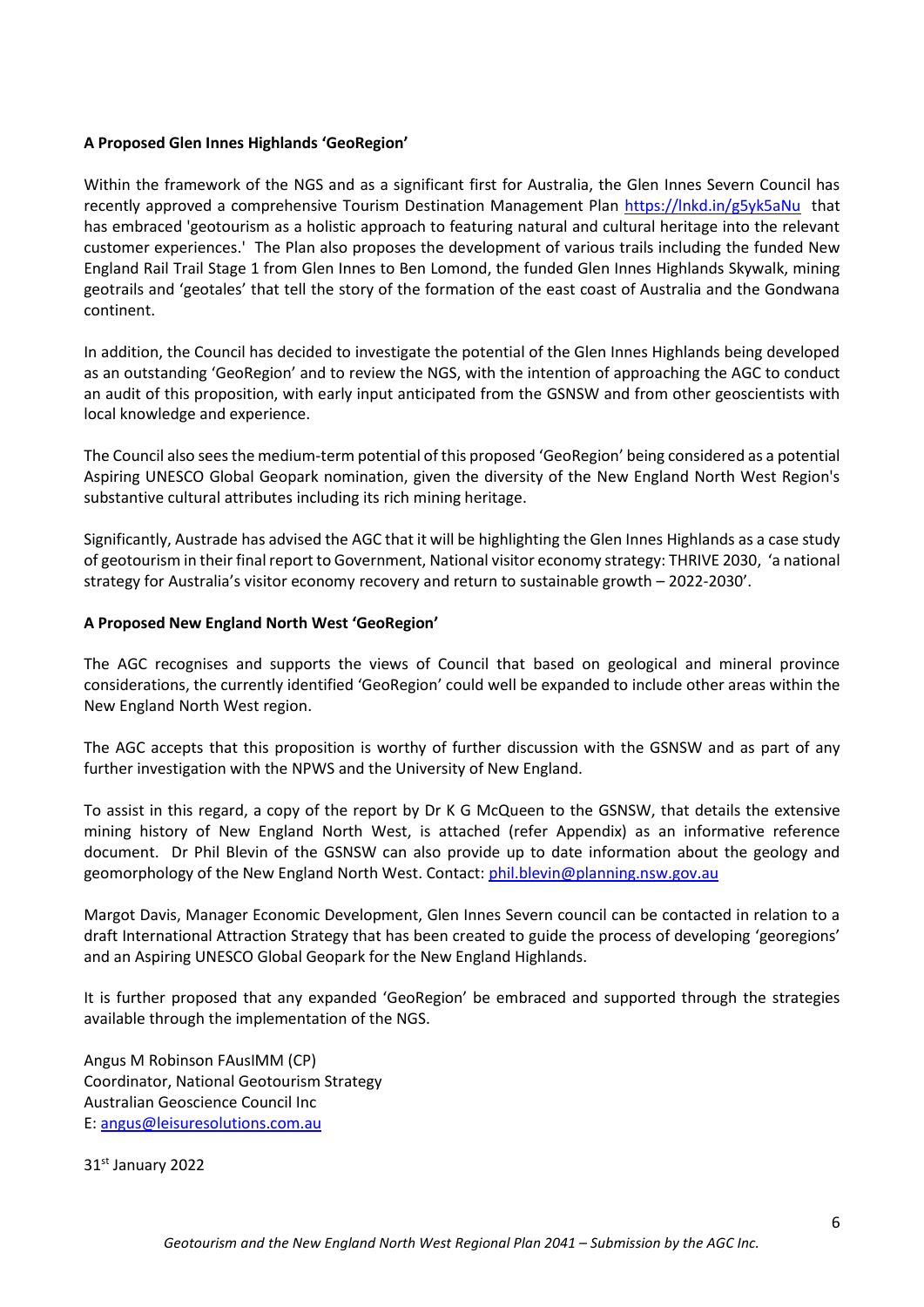# **Appendix**

# **Mining history of the New England Region Dr K G McQueen**

# **<https://www.linkedin.com/in/kenneth-mcqueen-60342210/>**

A wide range of commodities has been mined in the New England region, reflecting a diversity of mineral deposit types. Major production has been of gold, tin and antimony, with lesser production of silver, lead, copper, molybdenum, tungsten, bismuth, gemstones and industrial minerals. Early mineral discoveries, led by gold, were in the more accessible and settled areas on the tableland and up the rivers. Later, prospectors fanned out into the rugged and forested escarpment areas. Much of the gold and most of the tin production came from alluvial deposits concentrated during weathering and extensive erosion of small or low-grade primary mineralisation associated with the widespread granites.

#### **Gold**

Gold discovery in New England was prompted by the first gold rushes to the Bathurst area of central New South Wales in the autumn of 1851. Fearing loss of business from an exodus to these diggings, reward committees were set up by local businessmen to promote the discovery of gold in the Hunter River and New England areas. In September 1851 gold was discovered and worked at Swamp Oak Creek, a tributary of the Peel River 24 km east of Tamworth. Other finds soon followed along the Peel, McDonald and Rocky Rivers, with prospectors W.F. Buchanan and J. Lucas prominent in these early discoveries.<sup>1</sup> In February 1852, Edward Hargraves was persuaded to visit New England and submitted a cursory, inconclusive report.2 Geologist, Rev. W.B. Clarke also visited the region and reported on the geology and mineral occurrences during his exploration of the northern goldfields between late 1852 and early 1853.<sup>3</sup>

The earliest gold fields worked on a payable scale were at Hanging Rock, the Peel River and Bingara.<sup>4</sup>As in many areas, initial interest was in shallow alluvial mining, followed by the working of deep leads and reef deposits. Gold production, particularly from Rocky River and later Hillgrove, brought much wealth to Armidale the nearest major town and many of the fine historic buildings in this city date to the gold rush era.

#### **Nundle-Peel River**

The gold discovery at Swamp Oak Creek led prospectors to other alluvial deposits along the Peel River catchment, including in the present drainage, high-level terraces and old valley leads buried by basalt lava flows. Part of this land was held by the Australian Agricultural Company, which became involved in mining with limited success.<sup>5</sup>The main mining centres developed around Nundle, Hanging Rock and Bowling Alley Point. The alluvial deposits were largely worked out by 1890, but some were reworked by dredging during 1907-1914. Numerous, small quartz-reef gold deposits were also found and some of these had rich patches of near-surface, secondary gold, but most production was of alluvial gold.<sup>6</sup> Total production from the field is estimated at about 10 t.<sup>7</sup>

#### **Rocky River (Uralla)**

Gold was discovered at Rocky River, 18 km southwest of Armidale, by William Buchanan and James Lucas in September 1851.<sup>8</sup> Further discoveries, particularly by the Windeyer brothers led to the development of a major alluvial field from November 1852.9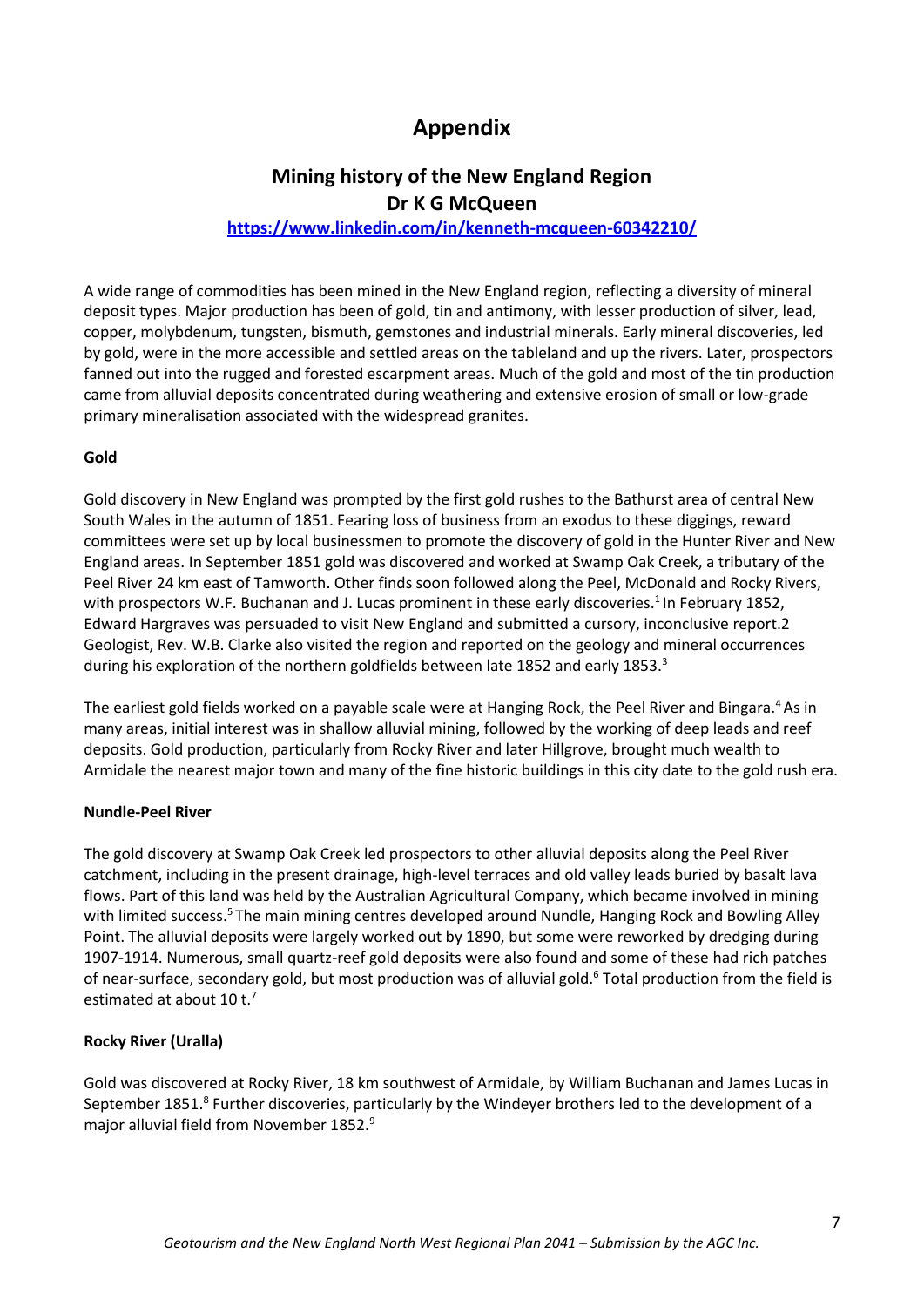The initial diggings were along the course of the river and tributaries and for three years these shallow deposits were worked extensively over 7.6 km. Most early miners were very successful, commonly making about 2 oz per man per day, but by the beginning of 1853 yields had decreased and miners began leaving the field. At the end of the year production improved following the introduction of more efficient machinery, including pumps, and more than 500 miners were at work. <sup>10</sup>

In February 1856 the first gold-bearing deep lead was found to the east of Rocky River, when Thomas Jones, or possibly his wife, saw gold specks in a cartwheel rut in sand on a hill, subsequently named Mount Jones. In May another buried deep lead was found beneath Mount Welsh, and shortly after at mounts Harris, Brisbane, Beef, Mutton and Marsh and at Tipperary Hill, Doherty Hill and Sydney Flat. These deep leads beneath 'Tertiary' (Neogene-Palaeogene) basalt flows were much richer than the Quaternary alluvial deposits and led to a major revival in the Rocky River field. In the five years from 1856 to 1860, 120 000 oz of gold (3 732 kg) were produced, mostly from deep lead mining. The population of the field peaked at 3500, including 2500 miners, near the end of 1856. From 1857 parties of Chinese miners began arriving at Rocky River and they contributed significantly to the later production from the field.<sup>11</sup>

Gold production declined in the early 1860s, but increased following the introduction of new methods, particularly tunnelling along the deep leads by companies, rather than the inefficient sinking of multiple shafts. In 1876, the Long Tunnel Company began an 800 m drive to drain water and gain access to some of the unworked deep lead gold, the work extending over eight years.<sup>12</sup>

By 1896 the accessible alluvial gold at Rocky River had been largely worked out, but from the early 1900s there was interest in reworking the old diggings with mechanical dredges.<sup>13</sup> During 1911-1914 the Uralla Gold Dredging Company Ltd successfully worked part of the river near Maitland Point with a pump dredge, producing 4145 oz of gold. Smaller scale dredging by a number of groups from 1929-1932 produced an additional 721 oz.<sup>14</sup>

Lode gold deposits were found in the granite around the Rocky River field and worked from the 1890s. These included the Goldsworth Mine, Little Gracie, Martins Mine and Frasers Find.<sup>15</sup> Historic production from these bedrock deposits was small (ca. 30 kg), but recently there has been renewed interest in exploring the region for larger, low-grade intrusion related gold deposits. Total estimated gold production from the Rocky River goldfield is at least 4.3t and was mostly from the deep leads. $^{16}$ 

# **Timbarra (New Rocky River)**

Gold was discovered on the Timbarra River, 33 km east of Tenterfield, in 1853. However, it was not until 1856 that significant mining developed when rich alluvial deposits were found along McLeods Creek, a northern tributary.<sup>17</sup> This site is on the edge of the New England tableland and a settlement known as Timbarra-Tableland was established near the head of the creek. Prospectors rapidly tested the precipitous Timbarra valley and found fine-grained alluvial gold along much of its course and tributaries.<sup>18</sup> In May 1859 the Timbarra River from McLeods Creek to the Clarence River was proclaimed a gold field.<sup>19</sup> Being relatively remote, news from the field was scant and its extent was not widely known. Many of the early miners did very well, although commonly sluicing operations were restricted to three months of the year due to lack of water. The alluvial workings were also disrupted by periodic flooding. At the end of 1859 the population of the field was around 2500, but the township had only reached three hotels, several stores and a short-lived bank, due to the reluctance of storekeepers to shift to the area.<sup>20</sup> From mid-1859 numerous Chinese miners began arriving at the field, many coming from the Mudgee area and Rocky River goldfield. In 1869 a group of Chinese transferred from Sofala to work the bed of the Timbarra River during dry conditions and to also rework some of the older diggings.<sup>21</sup>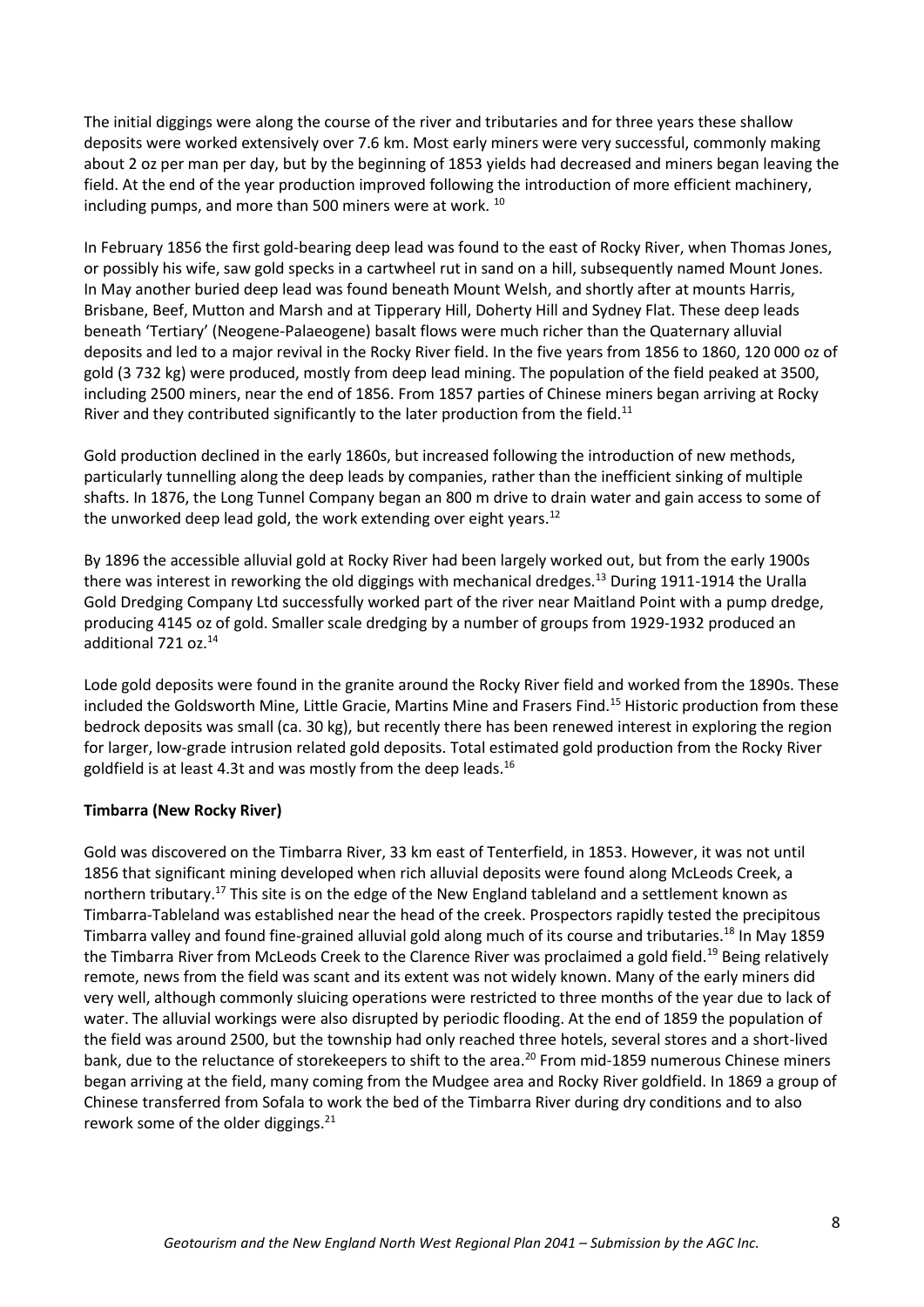During the 1850s gold was also found on a high granite spur on the western side of the Timbarra River about 10 km south of McLeods Creek. An Italian prospector, Paulo Marcolini, claimed to have discovered the gold here, but could not make it pay, later setting up a bakery on the site instead.<sup>22</sup> The gold occurred over a wide area in the shallow surface soil and underlying weathered granite, however being at such a high elevation it was difficult to obtain water for alluvial sluicing. The location became known as Poverty Point, although it was later found to contain significant gold. Similar gold-bearing granite was found 4 km to the west at Surface Hill where the soil and decomposed granite were worked to a depth of 10 m.<sup>23</sup> Initially, the surface material was excavated and sluiced to extract the gold with later hard-rock mining of mineralised zones in the granite and related dykes. In 1880 the Surface Hill Sluicing Company spent £10 000 constructing an 800m tunnel and iron flume to bring water to work the area. In 1886 this company was reformed as the Surface Hill Gold-crushing Company to set up crushing equipment and an amalgamation plant to process the weathered granite as only about half the gold could be extracted by simple washing.<sup>24</sup>This venture had limited success due to the refractory nature of the primary ore and in 1899 the leases were let out on tribute.<sup>25</sup> A new company, the Surface Hill Gold Mining Co., was formed in 1907 and additional equipment installed, including a cyanide plant. This group also had limited success and work was suspended in 1909 with a plan to increase capital and improve the plant.<sup>26</sup>

Most mining activity on the Timbarra field ceased by 1915, although fossicking continued and there were minor intermittent revivals up until 1938. From 1969 there was renewed interest and exploration for large, low-grade gold deposits hosted by the local granite. In 1997 Ross Mining Ltd defined a resource of 327 700 oz of gold grading 1.2 g/t at Poverty Point and Big Hill. This was gold disseminated through greisenised granite, suitable for shallow open pit mining and heap-leach processing.<sup>27</sup> Total gold production for the Timbarra field is unknown but exceeds  $3.1$  t.<sup>28</sup>

# **Tooloom-Pretty Gully**

Gold was discovered at Tooloom Creek in the northern Clarence River catchment by William May, possibly as early as 1857.<sup>29</sup> At first there was little publicity, but by mid-1859 a sizeable rush had set in.<sup>30</sup> Near the end of the year the population of the field was almost 1000 and another area of rich alluvial gold had been found nearby at Pretty Gully.<sup>31</sup> On the 15th of December a 140 oz nugget was found on the Tooloom diggings by James Templeton and George Boyes and named the 'Lady Bowen'. Although numerous small nuggets had already been found and miners were making good returns, many recovering 3-4 oz per week, this find stirred additional interest.<sup>32</sup> There was close communication between the Timbarra and Tooloom diggings and miners often moved between the two. There was also a strong connection to southern Queensland with much of the gold from Tooloom and Pretty Gully taken by escort to Ipswich and the coffers of the Queensland Colonial Government in Brisbane.

Alluvial mining in the Tooloom region declined from 1870, when many of the miners joined the rush to Gympie in southern Queensland. From this period there was minor reef mining, particularly in the 1890s.<sup>33</sup> More recent exploration from the 1990s, focussed on exploring for larger, low-grade intrusion related and shear-hosted gold deposits.<sup>34</sup>

# **Hillgrove**

Antimony was noted at Gara, east of Armidale, by W.B. Clarke in May 1853 and minor alluvial gold was found along Bakers Creek as early as June 1857.<sup>35</sup> Mineable deposits of stibnite (antimony sulphide) were discovered on the west side of Bakers Creek gorge and worked on a small scale from 1877.<sup>36</sup> It was not until 1881 that gold was found to be associated with the stibnite at the Garibaldi Reef. At first there was limited interest in the gold because of the difficulty of separating it from the antimony, but in March 1887 George Smith discovered a gold-rich reef exposed in a gully on the edge of Bakers Creek at the bottom of the gorge. This became known as the Big Reef and subsequent discovery of the Little (later renamed Smith's) Reef and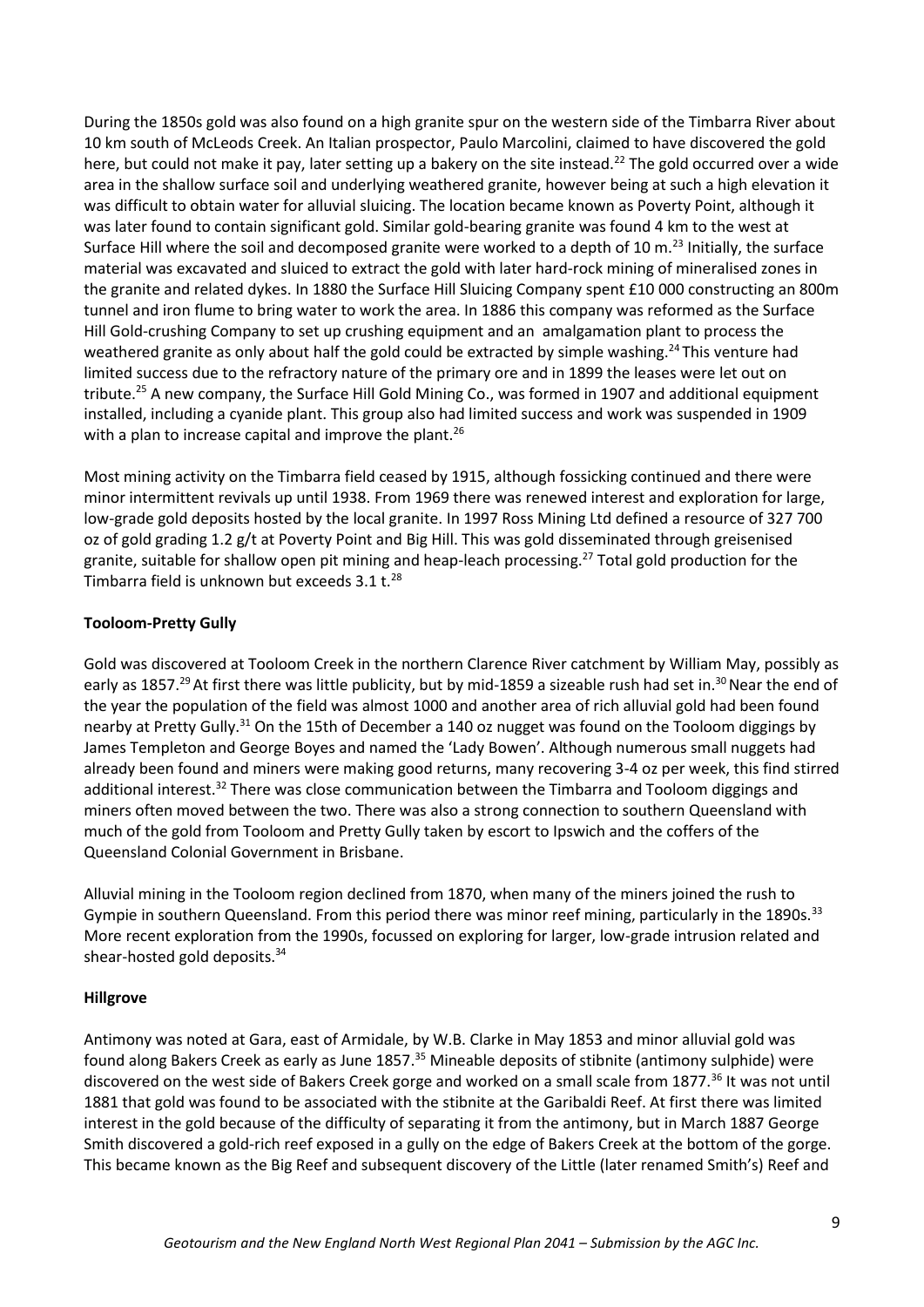other nearby gold-bearing veins sparked a gold rush to Hillgrove.<sup>37</sup> By 1889 there were more than 30 separate mining leases on the field.<sup>38</sup>

The Big and Smith's reefs were initially worked as 'The Four Brothers' mine and over four months, six men were able to produce gold worth £2500 with the aid of a primitive spring dolly. W.B. Neales from Adelaide joined the syndicate with a one fifth share in return for a 5-head stamp battery, following which the Baker's Creek Gold-Mining Company was floated with a nominal capital of £100 000.<sup>39</sup> Within a year the company had paid £72 000 in dividends and it went on to become the most successful on the field.<sup>40</sup> Being in a 460 m deep gorge, access to the Bakers Creek mine was difficult, so in 1889 the company constructed an inclined tramway from the top of the gorge to its plant and three tunnels near the bottom. The main use of the tramway was to supply wood for the steam engines.41

Other successful gold-producing mines included the Eleanora, Lady Carrington, Cosmopolitan, Sunlight, West Sunlight, Garibaldi and Golden Gate. South Australians were prominent investors in Hillgrove mining field, including the Bakers Creek Gold-Mining Company, which had a large shareholding by Adelaide capitalists who had made money in the Broken Hill mines.<sup>42</sup> Gold production from Hillgrove peaked in 1896 at 37 852 oz making it the largest producing gold field in NSW for that year.<sup>43</sup> However, the cost of accessing and supplying the workings in the difficult terrain, the increasing depth of the workings and the cost of processing the complex ores reduced profitability, and by 1912 mining was in marked decline.

Following the initial gold rush, the small Eleanora Township, named after one of the early antimony mines, quickly expanded as the town of Hillgrove, surveyed in 1888. By 1890 the population had reached over 2000 and the town had the full array of trades and businesses including six hotels, three hairdressers, two newspapers and an oyster saloon. It also featured a public school, school of arts, cottage hospital, post and telegraph office and police station. In 1888 the Mining Warden's Court was moved from Armidale to Hillgrove.<sup>44</sup> In 1894 Hillgrove received electric lighting when a hydroelectric plant was built at Gara Falls to supply the mines and the town. This was later extended with a second plant on the Styx River.<sup>45</sup> Hillgrove's proximity to Armidale meant that it did not grow even larger or maintain its size as mining declined after 1912.

In 1921 the famous Bakers Creek mine closed marking the end of the early gold mining phase. In the following years there was small-scale prospecting and mining and in 1937 the Bakers Creek mine was reopened and worked for several years. Also, in the late 1930s until the 1950s significant scheelite was mined at the Dammed If I Know mine, providing much needed tungsten during World War II. Modern mining commenced at Hillgrove in 1969 with New England Antimony Mines N.L. working the historic Eleanora-Garibaldi and Freehold mines. The initial focus was on antimony, but as the price of gold dramatically increased in the 1980s attention turned again to gold, with production continuing up to 2001.<sup>46</sup> In March 2004 Straits Resources purchased the Hillgrove gold project and mining recommenced periodically up until 2015 when Straits sold out to Meridian Capital, a Hong Kong based company.<sup>47</sup> Historic production from the Hillgrove mines is estimated at >22.39 t of gold, >50 000t of stibnite and >2000 t scheelite.<sup>48</sup>

#### **Smaller goldfields**

Numerous smaller goldfields with recorded production less than about one tonne of gold have been worked across the New England tableland and in the rugged eastern escarpment. The latter include the Dalmorton, Solferino-Lionsville and Orara-Coramba fields west, northwest and south of Grafton, discovered in 1866, 1871 and 1881 respectively.

**Tin**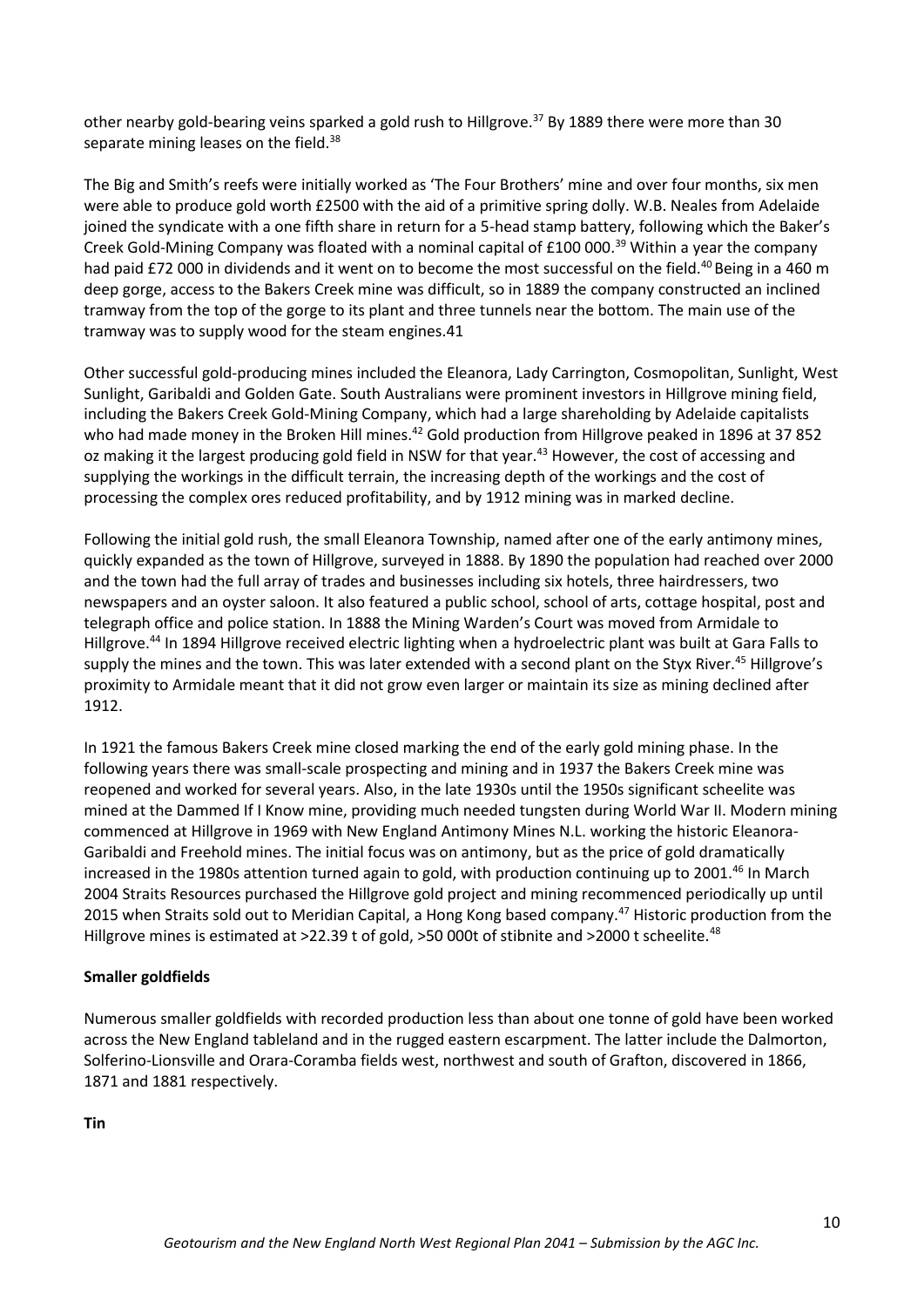The earliest discovery of tin in the New England region is shrouded in mystery. In 1873, James Daw claimed he had found tin on a tributary of the Severn River in 1849 and to have made other later discoveries.<sup>49</sup> The ubiquitous W.B. Clarke reported the occurrence of alluvial tin with gemstones in the catchment of the Macintyre River during his exploration of the northern goldfields in 1853.<sup>50</sup> These and other early discoveries were not followed up until 1871-1872 when large exploitable deposits of cassiterite (tin oxide) were discovered at Elsmore, Oban, Tingha, Vegetable Creek and Stannifer. Working of these and other tin deposits in Tasmania and north Queensland made Australia the largest tin producing region of the world in the 1870s and 1880s.

Tin discovery and mining followed a pattern similar to that of gold, with initial interest in shallow alluvial deposits in the present drainage, followed by the working of older leads and deep leads, some buried beneath basalt lava flows. As the industry matured, capital intensive mining of lode deposits and large-scale dredging developed. Similar to gold, tin mining brought new wealth and development to the surrounding towns, including Glen Innes and Inverell, as well as creating new towns such as Emmaville, Tingha and Stanthorpe.

An interesting aspect of tin mining in New England was the involvement of large numbers of Chinese miners, many of whom had previously worked on the alluvial goldfields. Their skills in the efficient use of water and team organisation meant that they were able to profitably work much of the lower grade ground.<sup>51</sup> Between 1877 and 1890 more than 3000 Chinese were at work on the New England tin fields.<sup>52</sup>

## **Elsmore-Inverell**

The story of discovery and working of tin at Elsmore, 15 km east of Inverell, is a veritable romance of mining. The initial discovery was by Joseph Wills, an eccentric shepherd on Newstead Station. Over some time, he collected samples of heavy black cassiterite, apparently not realising its true nature or value. However, he was able to sell some to a curious commercial traveller in an Inverell hotel for a few shillings and through this means it was brought to the attention of Cornelius McGlew. McGlew had some knowledge and interest in tin prospecting and in early 1871 travelled to Armidale to collect more information on the whereabouts of the shepherd, before proceeding to Newstead. Wills took McGlew to the site of an old saw pit and showed him cassiterite exposed on the surface where the disturbed soil had been washed by rain. McGlew collected samples and returned to Sydney. He subsequently returned to Elsmore with Joseph Barron and in two weeks during June-July 1871 washed out 2903kg of tin ore in a small sluice box. The site was on land previously offered for auction at Inverell in July 1861 but had not sold. Barron in partnership with Alexander Brown and Solon Sinclair applied to purchase the land at the reserve price and it was alienated to them by Crown Grant in February 1872. Additional Mineral Conditional Purchase claims were also taken out by Brown, Barron and others.<sup>53</sup> This was the start of the Elsmore tin mine, which drew great interest, and together with a higher tin price in the early 1870s,<sup>54</sup> sparked a tin rush to New England.

The Elsmore Tin-mining Company Ltd was set up in late 1871 to develop the extensive leases. Initially the shallow tin-bearing colluvium was carted to the nearby McKintyre River and washed in sluice boxes. This proved inefficient, so a large dam was constructed on Elsmore Hill and water pumped up from the river to allow large-scale ground sluicing. Much of the tin at Elsmore was colluvial or eluvial, occurring directly above or in the decomposed host granite. Two alluvial leads were found to extend off Elsmore Hill, partly buried beneath younger basalt. As ground sluicing continued rich tin lodes and veins were exposed in the bedrock beneath the colluvial and alluvial cover and attempts were made to work these from shafts and shallow pits. This also prompted the erection of crushing and ore dressing equipment in October 1872. When Archibald Liversidge reported on the mine in July 1873, the operation included both alluvial and lode workings, two steam pumps, boilers, sluicing equipment, a puddler to break up some of the cemented alluvial material, 20 head stamp battery, gravity separators and a sawmill. With a workforce of about 50 men the alluvial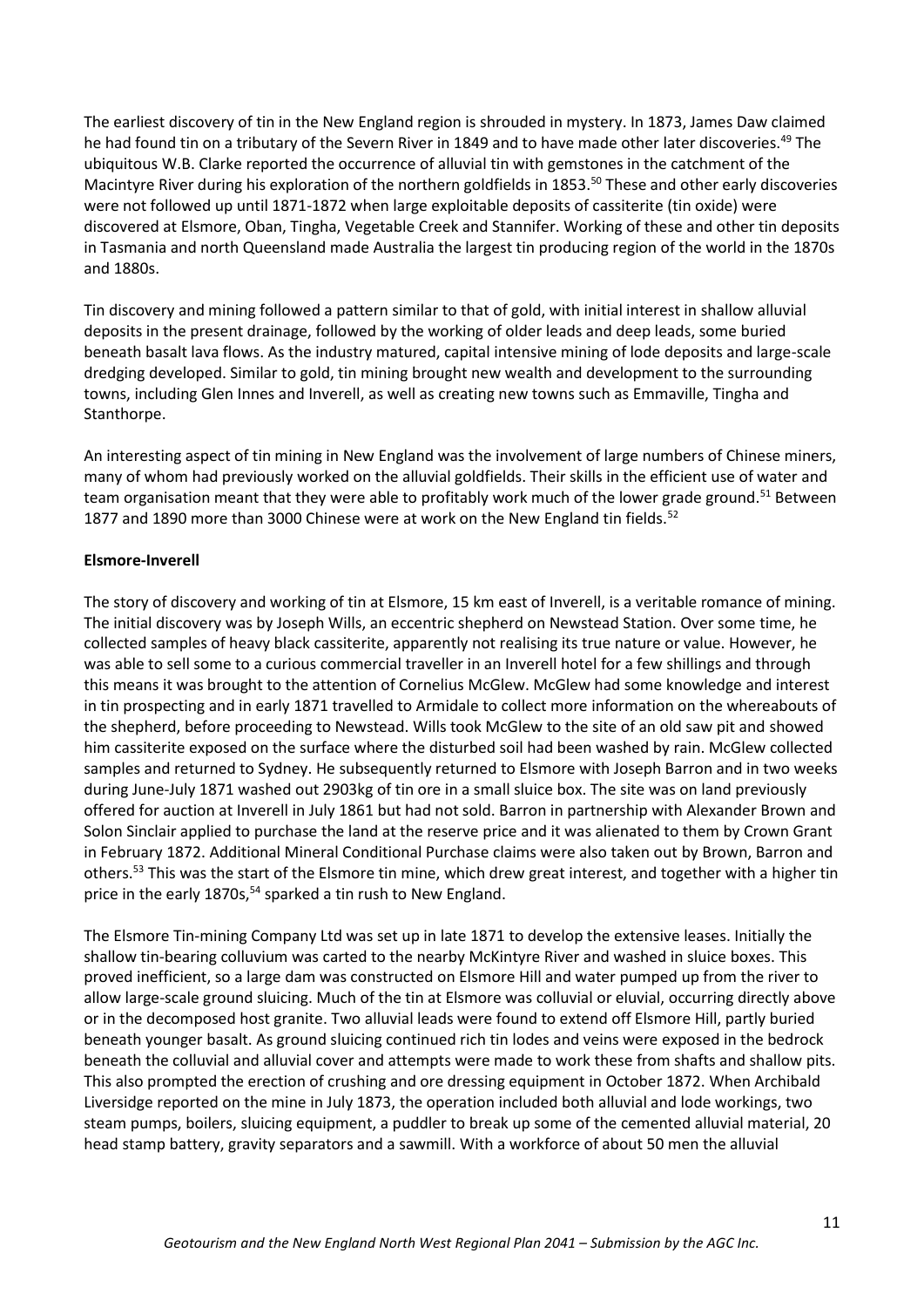workings were producing 15 t of tin concentrate per month.<sup>55</sup> At first the concentrate was exported to England, but later it was smelted in Sydney.

Other companies set up around Elsmore as additional discoveries were made. These included the Karaula Tin Mining Company, New Cornwall, Newstead Tin Mining Company and Newstead Byron Tin Company.<sup>56</sup> The initial tin boom began to fade in the mid to late 1870s with a declining tin price.<sup>57</sup> A revival in the tin price saw the Elsmore property acquired by the Union Tin Mining Company in 1882 and operated by them up to 1889, after which the alluvials were worked on a small scale by tributers.<sup>58</sup> Renewed interest followed a sharp rise in the tin price at the turn of the century and the introduction of new technology. In 1900, Brown Brothers, Cooper and Co. installed new pumping equipment at Elsmore and their interests were then transferred to the newly formed Elsmore Tin Sluicing Company NL, which worked alluvial tin until 1921. Other groups conducted prospecting and intermittent mining, including some modern exploration by Malachite Resources Ltd since 2004.<sup>59</sup>

## **Stanthorpe**

After initiating tin mining at Elsmore, Cornelius McGlew in February 1872, followed up a clue that led to the discovery of tin at Quart Pot Creek across the border in Queensland. Police Magistrate G.W.F. Addison mentioned that he remembered a very heavy sandbag used as a wind break at the Quart Pot Hotel. With partner Dennis Eisenstaedter, McGlew travelled to the locality and determined the source of the sand was the adjacent creek bed, where they discovered rich tin. This led to the development of a new tin field and the foundation of Stanthorpe.<sup>60</sup>

## **Tingha-Stannifer**

Stream tin had been noticed as heavy black sand in some gold-bearing alluvium from the 1850s, including at Oban where it was considered worse than a nuisance during separation of the gold. At Captain Swinton's station the stockmen used the granular stream tin from Copes Creek to clean the bits of their horses' bridles.<sup>61</sup> Following the stir created by the discovery of exploitable tin at Elsmore many of these sites were investigated and by early 1872 a large number of new tin fields were developed.

The first alluvial mining at Copes Creek was by George Fearby in March 1872.<sup>62</sup> He had noticed cassiterite in wheel ruts along a road about 200m from a crossing of the creek and found good prospects in the nearby gravels. The site proved fabulously rich, and Copes Creek was soon crowded with other prospectors and miners, many of whom had been on the Rocky River gold diggings.<sup>63</sup> As mining progressed, numerous deep leads were found as well as many bedrock lodes, however the latter were generally too small to be profitably mined. By the end of 1872 a settlement had developed near Copes Creek and took the name Tingha, after the Tiengah sheep run.<sup>64</sup>

Alluvial mining declined between 1893 and 1901 but was revived with the installation of a large hydraulic dredge on Copes Creek in March 1901 by the Copes Creek Dredging Company NL.<sup>65</sup> Based on the concept of large alluvial gold dredges first developed in New Zealand, the new technology allowed efficient working of low-grade alluvium and previously worked ground. The success of this operation led to the introduction of large-scale hydraulic and bucket dredging across the tin fields, which continued until the 1970s.

Up to 1972, 70 000 t of cassiterite concentrate had been produced from the Tingha area.<sup>66</sup>

#### **Emmaville-Torrington**

Alluvial tin was found near the source of Vegetable Creek by Thomas Carlean, a piano tuner, in March 1872.<sup>67</sup> Early mining was focussed on a shallow lead in the swampy valley, but later the Vegetable Creek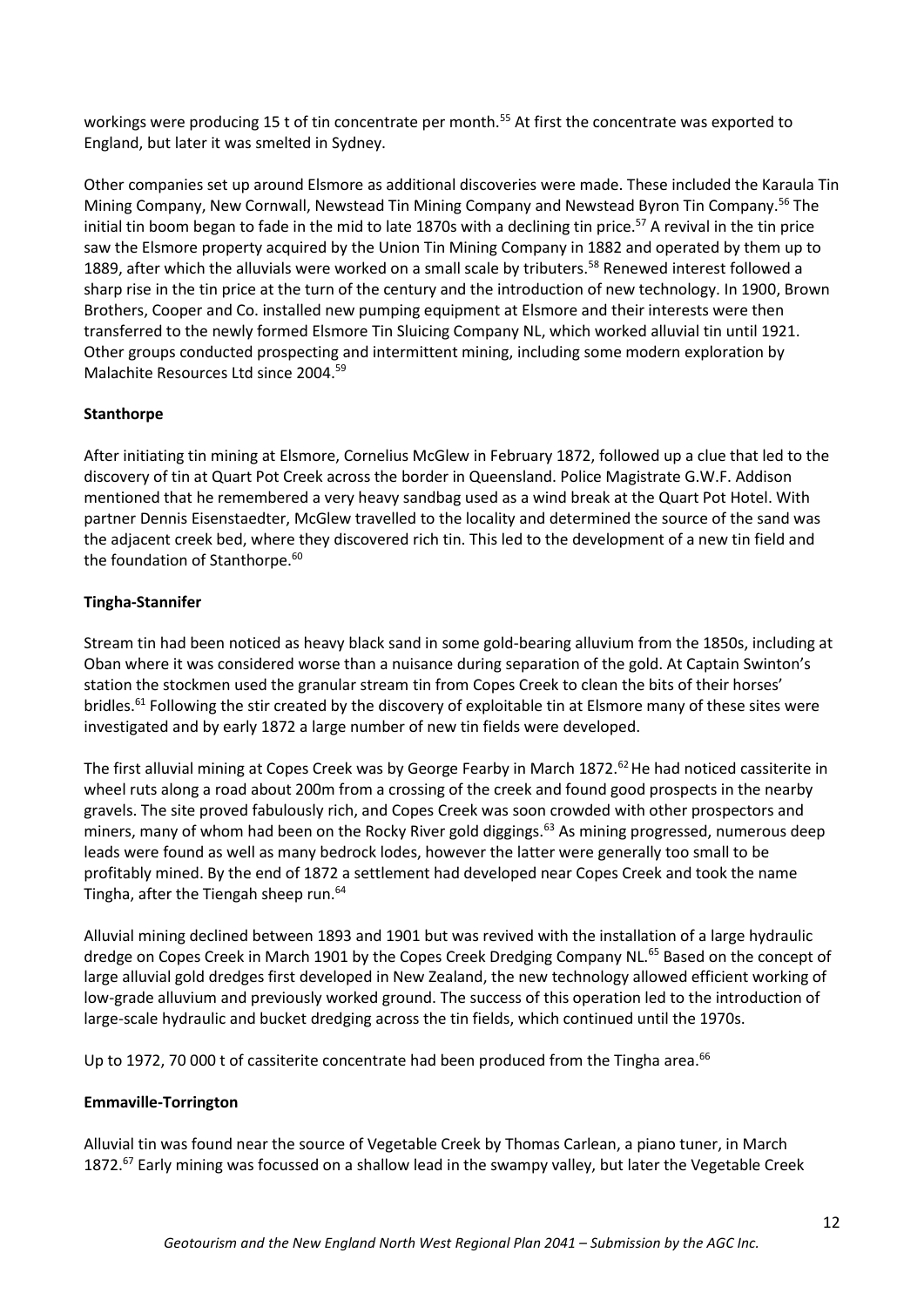deep lead was discovered to the west. This deep lead system extended for 8 km under basalt cover, typically about 40m thick, and was worked from shafts and underground drives and later, by open-cut mining. The Great Britain Tin-mining Company and Vegetable Creek Tin-mining Company were two of the early successful miners. Other deep leads were soon found, and traced under the basalt, including the Rose Valley, Graveyard, The Springs, Rocky Creek and Ruby Hill. By the end of 1873, 2,345 t of tin ore had been extracted from the shallow gravels and 247 t from the deep leads, however by 1881 the deep leads were the major source of tin.<sup>68</sup>

In 1875 John Moffat, who had established a store at Stanthorpe in 1872, built a tin smelter with partner Thomas Harridge at Tent Hill, near Vegetable Creek, to treat the ores close to the tin fields.<sup>69</sup> At first this was not a financial success due to metallurgical problems and the low tin price, but in 1876 the operation was restructured as the Glen Tin-smelting Company with John Reid as manager. The plant was expanded to include a battery for treating lode tin as well as toll smelting of alluvial tin. By 1887 more than 2000 t of tin ore were being treated annually by the Glen Smelting Works at a saving of 30% to the smelting cost.<sup>70</sup> Moffat later went on to greater success and fame on the north Queensland tin and copper fields of Herberton and Chillagoe.<sup>71</sup>

Chinese miners began arriving at Vegetable Creek from Copes Creek, Stanthorpe and directly from China in large numbers in 1877. This was facilitated by the difficulty for the European miners of working poorer ground under conditions of drought and a low tin price.<sup>72</sup> In 1880 the settlement of Vegetable Creek was renamed Emmaville and by this time had a population of 2100, including 1200 Chinese.<sup>73</sup> Bedrock tin lodes were discovered in 1874 and the first crushing machinery introduced. North of Emmaville over 150 mineral deposits were discovered within, and around the Torrington roof pendant above the Mole Granite. These deposits contain varying tin, tungsten, silver, arsenic, bismuth, base metals, fluorite, beryl and molybdenum.<sup>74</sup> Most are small, but important mines included the Ottery mine near Tent Hill, Buttler lodes and Webbs silver lode. High tin prices from the 1960s to the early 1980s reawakened interest in tin and led to further alluvial mining and working of the Great Britain stockwork deposit outside Emmaville.

The Emmaville-Torrington area is one of the most intensely mineralised regions in Australia, with a fascinating mining heritage. For these reasons the area is a drawcard for fossickers and tourists.

# **Antimony**

The Hillgrove antimony-gold veins have been the major source of antimony in New England with total recorded production of >50 000 t. Other mines include Wild Cattle Creek, which was first prospected in 1890 and redeveloped during 1972-1974 to produce \$235 000 worth of antimony. The Magwood mine northeast of Hillgrove produced over 3400t of antimony and deposits in the Taylors Arm area about 600 t.<sup>75</sup> Antimony mining began east of Armidale in 1877 with discovery of a payable lode by the Havershed brothers. A parcel of 4.9 t mined from the outcrop was taken to Grafton by bullock dray and then shipped to England for a return of £17 15s.<sup>76</sup> In 1878, local farmer John Bracken discovered stibnite along the eastern rim of the Bakers Creek gorge.<sup>77</sup> This discovery led to development of the Eleanora mine and other deposits, particularly after 1882 when gold was processed from the ores and the price of antimony took an upswing (see above under Gold).

#### **Silver**

# **Boorook**

The Boorook area, east of Tenterfield, was prospected for gold from about 1870 with some payable ore produced from the near-surface zones of several reefs. However, gold grades decreased with depth and miners abandoned the site when tin was discovered in the district. In early 1878, Thomas Horton re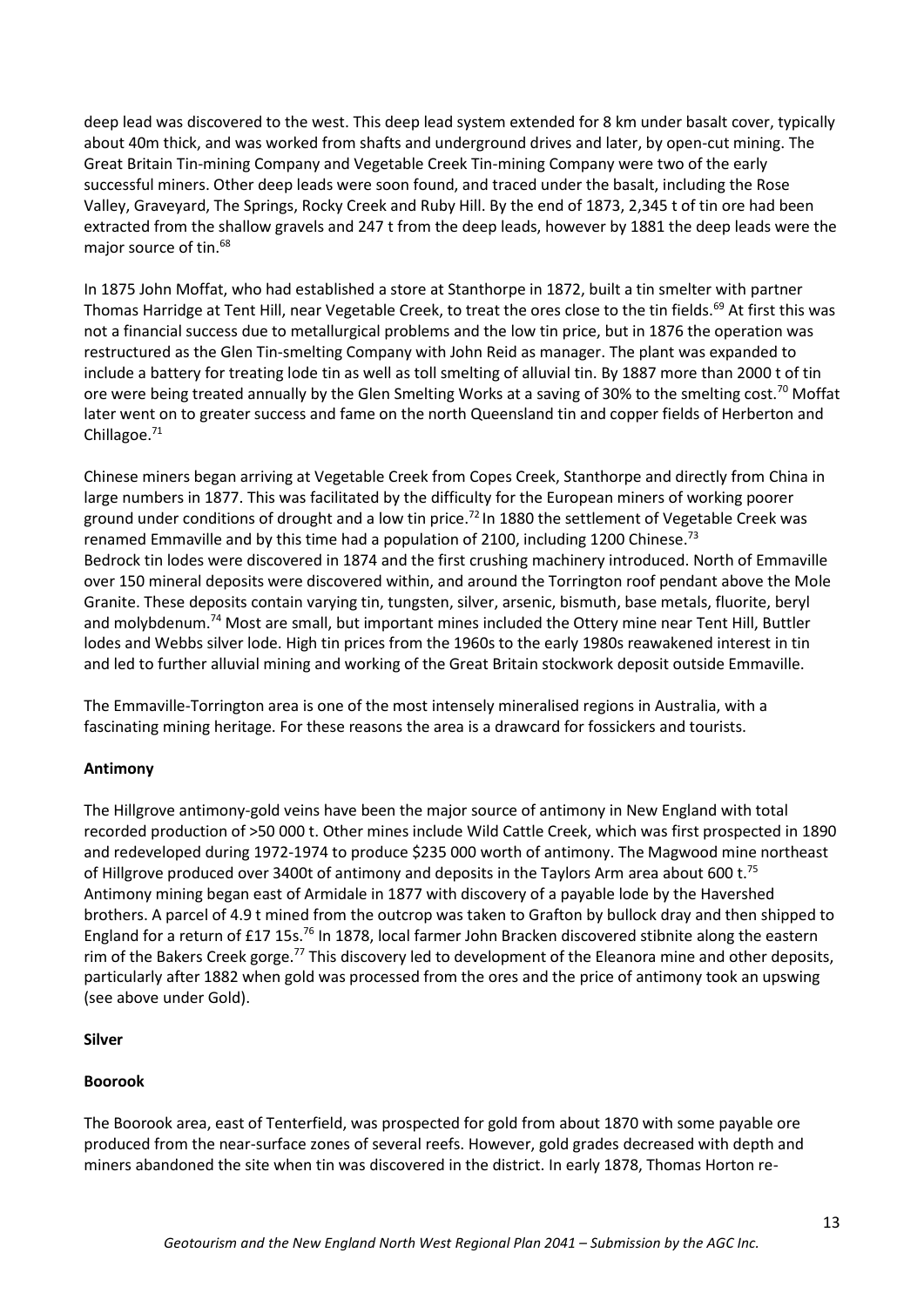investigated the Golden Age mine and discovered the ore contained high levels of silver, leading to a silver rush to Boorook.<sup>78</sup> By 1879, 50 mining leases had been taken out and a small settlement of 300 people developed at Boorook.<sup>79</sup>

Horton and his associates, funded by the Glen Tin-smelting Company, worked the Golden Age mine for several years employing a crude processing plant with stamp battery and amalgamating Berdan pans. This was the first payable silver mining operation in New South Wales, which also prompted the first significant investigations into appropriate silver processing methods.<sup>80</sup> The property was progressively purchased by J.W. Hall and Co., which in 1881 constructed roasting and chlorinising furnaces on the Cataract River, about 2.5 km from the mine, for improved recovery of silver.<sup>81</sup> Mining and silver production continued up to 1886.82

The main producing mines at Boorook were the Golden Age, Addison and Silver King. At the Golden age much of the ore graded 60-350 oz/t silver, with some rich patches up to 800 oz/t.<sup>83</sup> The Boorook deposits were worked to a maximum depth of 100 m, for a total recorded production of 3.58 t of silver.<sup>84</sup>

# **Drake (Fairfield)**

The gold-bearing Adeline reef at Drake was discovered in March 1886 by Samuel Costa, a travelling hawker who camped one night at the eastern end of town and arriving early spent some time prospecting.<sup>85</sup> This discovery was relatively late given the surrounding discoveries at Timbarra, Tooloom, Pretty Gully and Lunatic, but it led to further discoveries on Mount Carrington, just north of the town, and further afield at White Rock, Mascotte, Lady Jersey and Red Rock.<sup>86</sup> Similar to Boorrook, the deposits at Drake are polymetallic, containing copper, gold, silver, lead and zinc. Although the early interest was in gold, the field became an important producer of silver and copper. Many of the mines were initially very successful, working near-surface secondary mineralisation, but at depth the complex nature of the ores resulted in metallurgical difficulties.

More recently there has been significant exploration and some mining in the Drake area using modern techniques. During 1969-1972 about 10 000 t of mixed sulphide ore were mined at Emu Creek and Red Rock by Mount Carrington Mines Ltd.<sup>87</sup> Between 1988 and 1990, approximately 233 000 t of ore grading 2.38 g/t gold and 7.44g/t silver were mined by open cut in the Mount Carrington area.<sup>88</sup> Total production from the Drake area included about 2.5 t of gold and more than 4.4 t of silver.<sup>89</sup>

# **Silver Spur (Texas**)

The Silver Spur mine, 10 km east of Texas in southern Queensland, was developed from 1892.<sup>90</sup> The deposit was discovered in 1891 when farm workers, John White and Jack Hill were splitting fence posts on a low hill on Gunyan Station. A branch from a felled tree penetrated the ground and exposed gossan with green malachite, similar to that at the nearby Texas copper mines.<sup>91</sup> John White showed samples to the copper miners who though they looked promising. A small syndicate was formed and an exploration shaft sunk but abandoned when little copper was found. In October 1892, John Quinn applied for a lease over the abandoned site but a new group comprising members of the original syndicate and lead by Charles McKenny, manager of Texas Station was formed. A sample was sent to Brisbane metallurgists H.G. Stokes and E. Hall revealing 200 oz/t of silver.<sup>92</sup> Edgar Hall took a controlling interest in the mine, and it was successfully worked until 1921 with a hiatus between 1913 and 1918. The deposit was a pyritic lode containing silver associated with zinc, lead, minor copper and gold.<sup>93</sup> Ore was smelted on site in reverberatory furnaces, and the silver-rich copper matte shipped to England for final treatment. The small township of Silver Spur developed next to the mine and in 1908 had a population of 700 and the unusual distinction of being the largest town in Queensland not to have a licensed hotel.<sup>94</sup>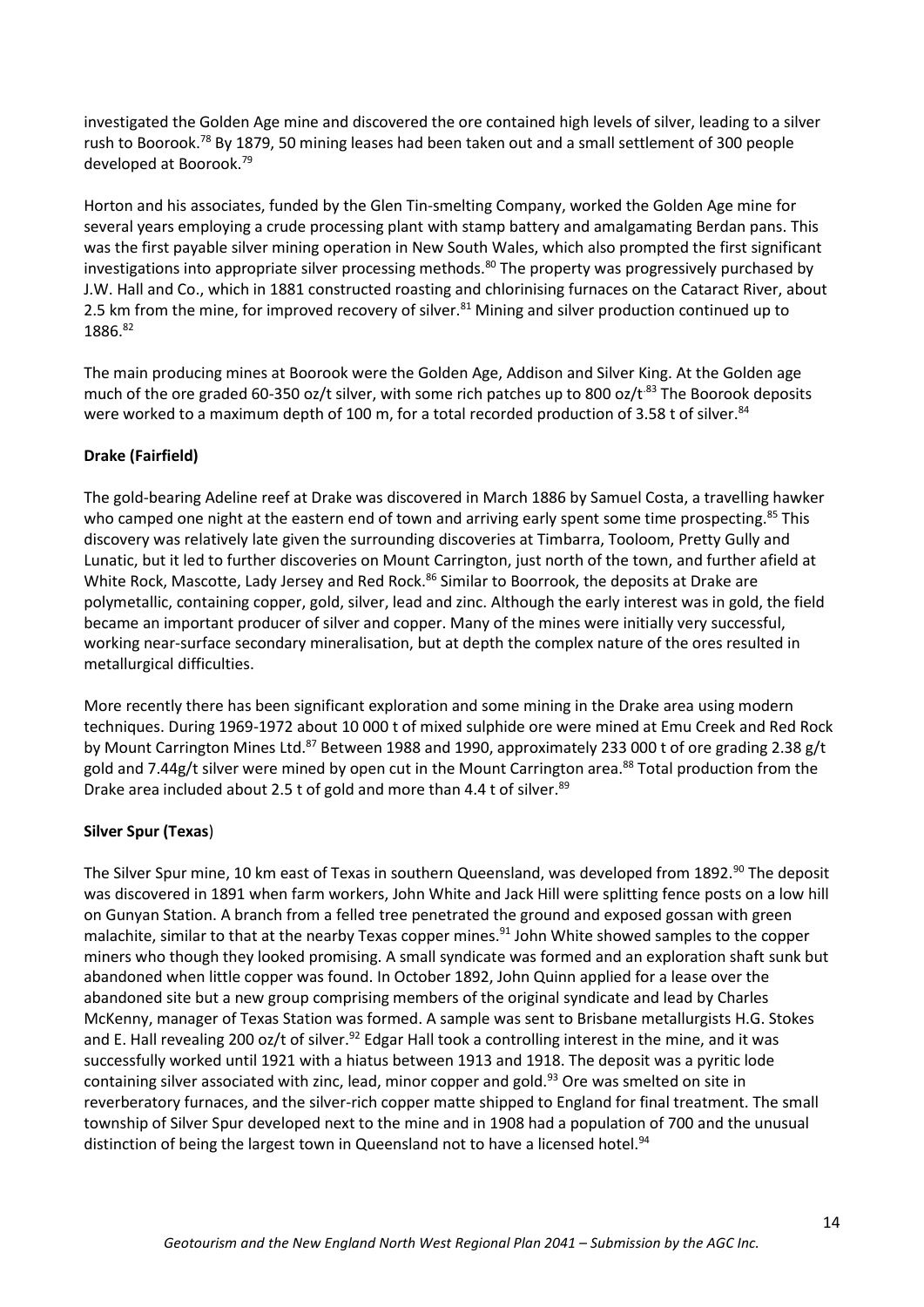Small silver-bearing deposits were found to the north of Silver spur but were not economic. Modern exploration from 1971 led to the discovery of a large silver deposit at Twin Hills 2.4 km to the northwest, which was worked between 2008-2013 using heap-leach processing for 1.4 M oz of silver.<sup>95</sup>

# **Little Plant Creek (Webbs)**

Silver was discovered at Little Plant Creek by tin miner Louis Webb when, in 1884, he showed some metallic samples he had collected to John Pentecost, a visiting geology lecturer from the Board of Technical Education.<sup>96</sup> Pentecost had the samples assayed to reveal high values of silver. This was at the height of the silver boom and the Webb's Silver-mining Company was quickly formed to prospect the site, however there were problems and delays in deciding the best method of treating the complex, polymetallic ore.<sup>97</sup>

Subsequently the White Rock Silver-mining Company from Drake acquired and extensively developed the mine, producing concentrates with a primitive processing plant.<sup>98</sup> A larger concentration plant with Cornish rolls and mechanical jiggers was set up in 1899 to improve ore processing and throughput. Concentrates were sold to the custom smelting works at Dapto and up to 1901 about 55 000 t of ore were mined.<sup>99</sup> The operation continued to 1906, employing up to 100 workers.

In 1927 the Webbs Silver Mine Prospecting Company was formed to dewater and re-open the mine. This continued for some time and a new plant was built in 1931, trialling selective oil flotation as a method to overcome the metallurgical problems.<sup>100</sup> Since 1946 a number of mining companies have explored and tested the site for potential silver mining.<sup>101</sup>

## **Borah Creek (Howell)**

The Borah Creek polymetallic silver deposit, 25 km south of Inverell, (including the main Conrad and King Conrad mines) was discovered in 1890. It was not until 1897, when the prospector's claim was purchased by John Howell that systematic prospecting was carried out.<sup>102</sup> Similar to Webbs silver mine, the complex mineralogy of the ore and particularly the presence of stannite, presented metallurgical problems. Ore was processed using a similar system of grinding and concentration with mechanical jigging, with the concentrate sent to the Cockle Creek Smelting Works. In 1902 the mine had a workforce of 200 and the small settlement of Howell was established near the mine. The Conrad mine was worked intermittently until 1957 and more recently has been the focus of further exploration. Recorded production is approximately 200 000 t averaging 20 oz of silver/t, 8% lead, 4.5% zinc 1.5% copper and 1.5% tin.<sup>103</sup>

#### **Base metals**

Copper, lead and zinc have been produced from numerous small deposits scattered across New England, including some worked for their associated precious metals and tin. Some are associated with volcanic rocks, such as in the Halls Peak area, discovered in the early 1890s. The more important and interesting copperdominant deposits include Cangai, Gulf Creek and Attunga.

#### **Cangai**

The Cangai copper deposit, near Jackadgery, was discovered by John Seller in August 1901 while he was wallaby hunting. The deposit was prospected and mined by a number of parties before the Grafton Copper Mining Company Ltd was floated in 1904. Amateur geologist Farther John Milne Curran became a shareholder and geological advisor. In 1905 the company built a copper smelter with two 40-ton reverberatory furnaces, later expanded to four. In 1906 the operation employed 70 miners and numerous teamsters supplying wood for the smelters. The mine operated until 1917, producing 5060 t of copper, 52.7 kg of gold and 1035 kg of silver. Discovery of the deposit was relatively late in the history of New England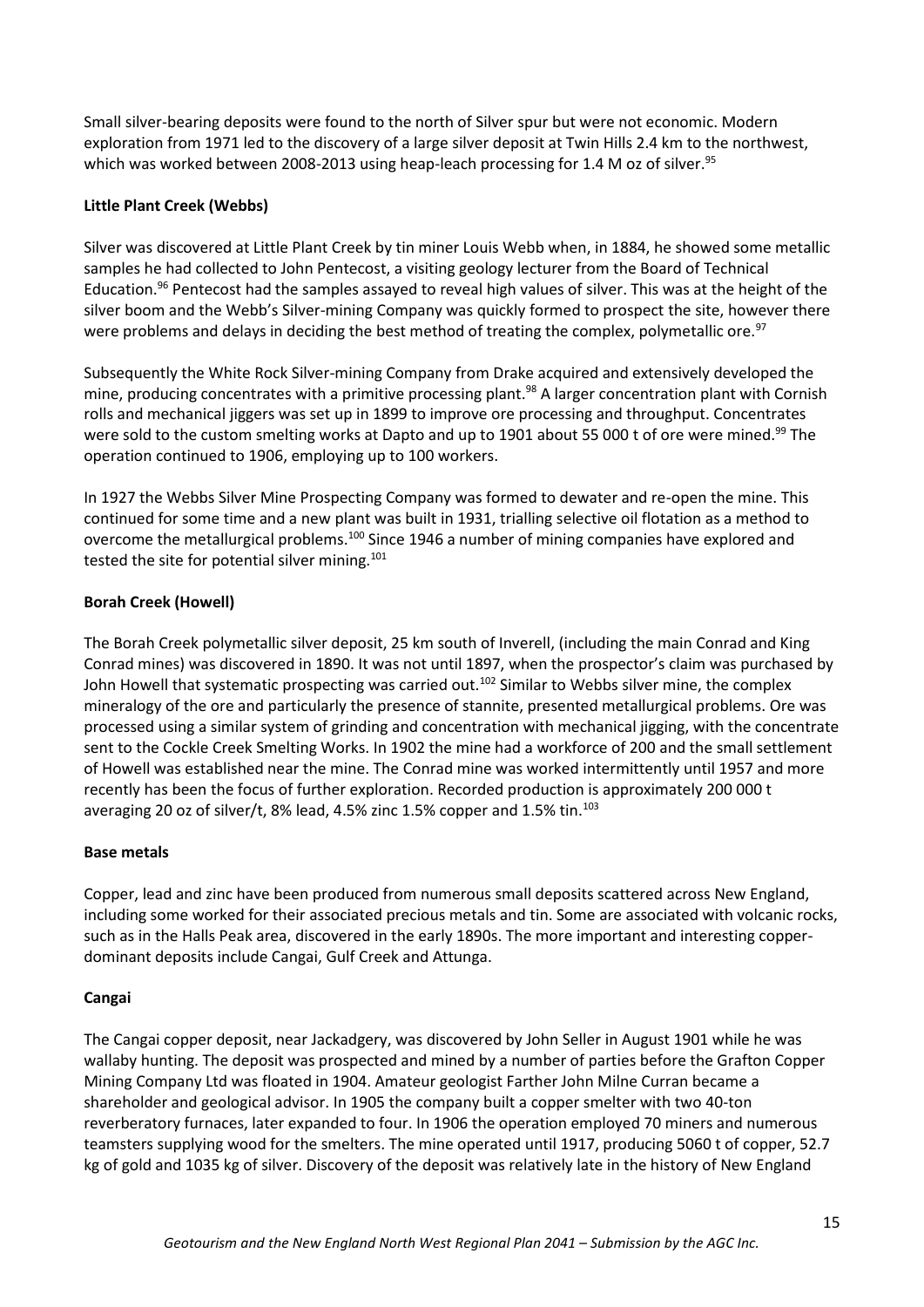mining and the mine was unusual in that it paid for its own development due to the rich, self-fluxing ore and a low production cost partly related to a downhill gravity system for transporting ore to the smelter.<sup>104</sup>

# **Gulf Creek**

The history of the Gulf Creek copper mine near Barraba, is almost a microcosm of the highs and lows of the Australian copper industry before WWI. Copper was discovered around 1876 and there was sporadic, minor production until 1893 when the Cornish Copper Company acquired the property.<sup>105</sup> This company began significant mining and on-site smelting with a single reverberatory furnace and by 1895 employed 40 men and was producing 12 t of copper matte per week.<sup>106</sup> The plant was upgraded to three furnaces, including a blast furnace, but although the operation was a technical success it was not sufficiently profitable and was closed in 1898. W.H. Trewenach took over the mine, worked it for a short time and then sold it to the Mine and Financial Syndicate of London, who floated the Gulf Creek Ltd Company in 1899.<sup>107</sup> The new company refurbished the plant and extended the mine to produce about 1200 t of ore per month with a workforce of 300. Over capitalisation and a sharp drop in the price of copper led to the closure of the mine in April 1902. An interesting occurrence during this period of mining was the spontaneous combustion of about 500 t of pyritic ore in one of the stopes, which saved the company the cost of calcining the ore.<sup>108</sup> After this closure, the mine was worked for a period by a group of the miners and then acquired by the London Metal Banking Company. Up to 1911, this company expended over £30 000 on further development, outlining a resource of 140 000 t, but were unable to re-open the mine. $109$ 

#### **Other polymetallic deposits (tungsten, bismuth, molybdenum)**

#### **Kingsgate**

During the tin rush of the early 1870s, an Adelaide company discovered unusual quartz-rich pipes containing bismuth, molybdenum and minor tungsten mineralisation near Kingsgate, 25 km east of Glen Innes. At least 70 pipes were eventually discovered, with production coming from 54. The pipes contained little tin, but some tungsten was initially produced. In September 1879 John Feeney, a stockman on Yarrow Creek station, picked up a metallic sample that was identified as native bismuth. On the advice of Mr H. Ferguson, Member of Parliament, it was decided to switch to mining the bismuth and a number of mines operated including the Kingsgate Bismuth Company and the Glen Innes Company. Between 1883 and 1889, David Marks and Ebenezer Vickery, who had consolidated a number of the leases produced about 220 t of 45% bismuth concentrate using a waterwheel-driven mill, sluice boxes, shovel and a birch broom.<sup>110</sup>

Until the development of molybdenum alloy steel in the late nineteenth century, there was little demand for molybdenite. During 1885-87 Marks and Vickery produced a few tonnes, but it was not until 1902 that attention and significant production turned to this component of the pipes. In 1901 Valentine Sachs, a German born tinsmith and soap maker in Glen Innes, secured the 'Old No 45' pipe, discovered in 1880 by the Glen Innes Company and worked by them until 1890. A rich patch of molybdenite and bismuth ore was found in a huge vugh, 15 m across, and many tonnes of molybdenite were extracted. William Yates, who had been heavily involved in the early mining activity, particularly as mine manager for Marks and Vickery, purchased their property in 1905. He progressively improved the operation and in 1912 installed two new mills for the separation of molybdenite and bismuth concentrates. Kingsgate Molybdenite NL acquired the Yates property in February 1918, commencing work in March with 45 men, but their operation was short lived.<sup>111</sup>

Pauline Speckhardt, stepdaughter of Valentine Sachs and also known locally as the 'Lady Miner', was involved in the Kingsgate mines from 1914 until her death in 1938. She inherited a large shareholding in Kingsgate Molybdenite NL, but also took out leases in her own name.<sup>112</sup> In 1948, E. Moskovits (acting for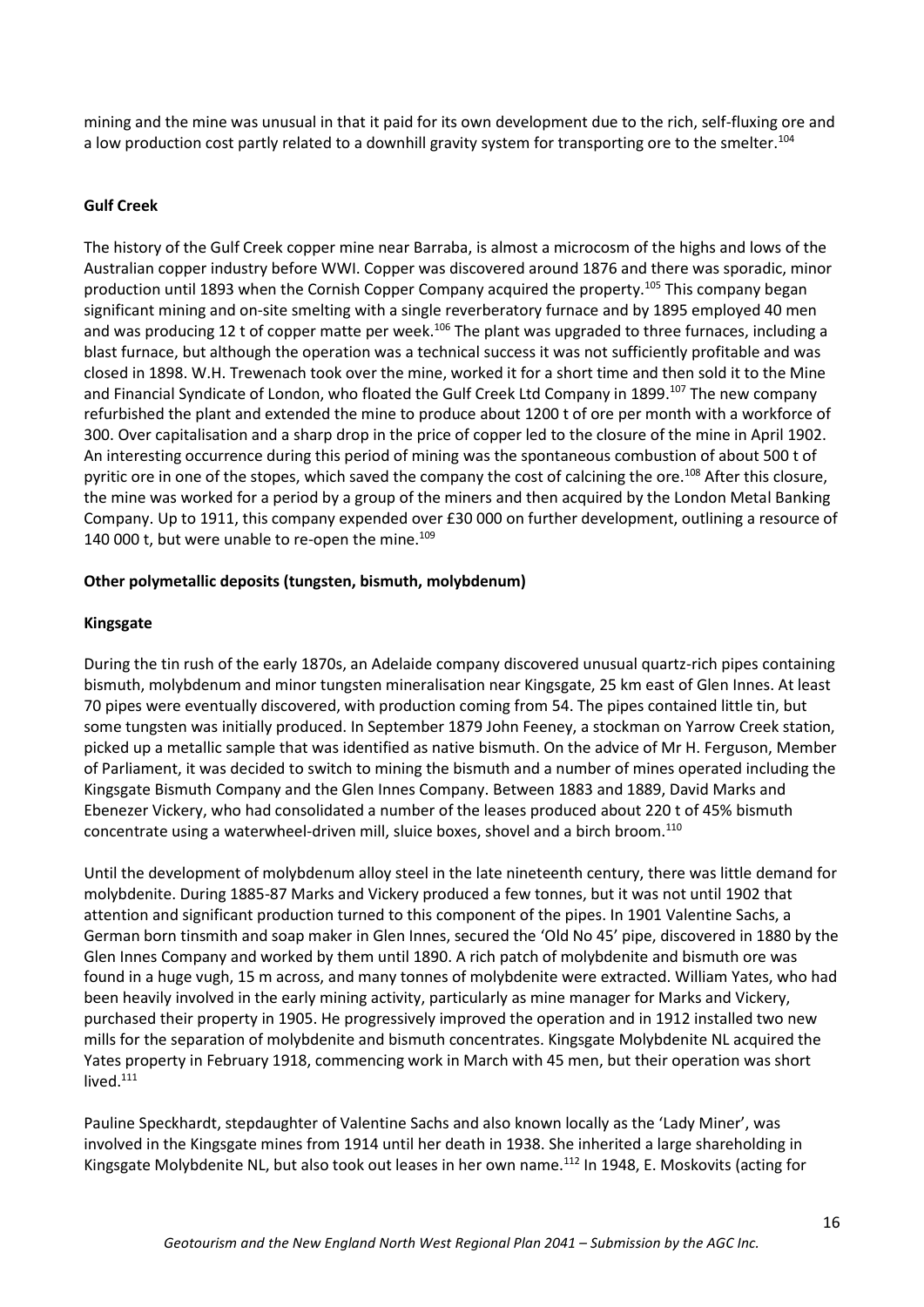Kingsgate Mining Industries Pty Ltd) produced some molybdenite and wolframite concentrates from reworking the old dumps. All mining had ceased by 1951. A small quantity (182 kg) of piezoelectric quartz for radio transmitters was produce from the pipes during WWII.<sup>113</sup> In 1966 and 1969 the field was investigated for possible open cut mining of low-grade ore, but without success.

Incomplete records indicate a total production of at least 200 t of bismuth, 350 t of molybdenite and 12 t of wolframite-bismuth concentrate from Kingsgate, making it the largest producer of molybdenite in NSW. Post-mining, the Kingsgate pipes with their spectacular crystals have become an important mineral collecting site.

Numerous other deposits containing tungsten, bismuth and molybdenum occur throughout New England. Important tungsten deposits are associated with the Torrington inlier, whilst bismuth and molybdenum are found near Attunga, Deepwater, Bolivia Range and Mount Jonblee. Some of these have been mined on a small scale. $114$ 

#### . **Gemstones**

The New England region is renowned for gemstones, particularly sapphires, zircons, topaz, beryl and diamonds, as well as semi-precious stones. Production has come from industrial mining and fossicking. Sapphires and rubies are related to the Tertiary basalts and associated tuffs and found in alluvium derived from these rocks, particularly in the Inverell-Glen Innes area. The sapphires are mostly small, rarely reaching 40 carats, and less than 20% are gem quality.<sup>115</sup> The first commercial mining was at Frazers Creek in 1919. Large scale production commenced in the 1960s and peaked in the 1970s, when up to 100 sapphire mining plants were in operation. The Braemar sapphire field and the Kings Plains area were major producers.<sup>116</sup>

Diamonds were first discovered by alluvial gold and tin miners, particularly during deep lead mining in the Copeton-Bingara area. Here the diamonds were mined in leads below basalt from 1875. The New England diamonds have some unusual characteristics and to date their primary source has not been definitively determined. The Copeton area has been the largest producer of diamonds in eastern Australia.<sup>117</sup>

# **Industrial minerals and materials**

Prior to European settlement, Aboriginal people had for thousands of years utilised mineral resources including mineral pigments and clays, as well as quartz, silcrete and various rock types for tools. At Moore Creek, north of Tamworth, is one of the largest known quarries used for making high quality stone axes. The quarry is in a ridge of greywacke and axes from here were widely traded and have been traced as far as Bourke and Wilcannia in western NSW.<sup>118</sup> Other quarries were at Salisbury, near Uralla. Industrial minerals that have been mined since European settlement, include pipeclay; chromite; bauxite; and asbestos.

#### **Asbestos**

Chrysotile (white) asbestos has been mined at two main sites in the New England region. Mining developed during and after WWI in response to an asbestos shortage and demand from new uses in cheap building materials. At one time there were more than 3000 reported uses for asbestos, and it was described as a 'wonder mineral', before its deleterious health effects were realised.

At Baryulgil, northwest of Grafton, asbestos was first mined between 1914 and 1918. The mine was reopened in the 1920s and further developed during WWII and mined continuously from 1941 by Asbestos Mines Pty Ltd. Up to 1970, 16 999 t of fibre were produced before the mine was closed in 1979.<sup>119</sup> Asbestos was reported by a drover near the old gold mining village of Woodsreef, east of Barraba, in 1884.<sup>120</sup> Between 1918 and 1923 the deposit was worked from two small quarries by the Asbestos Mining Company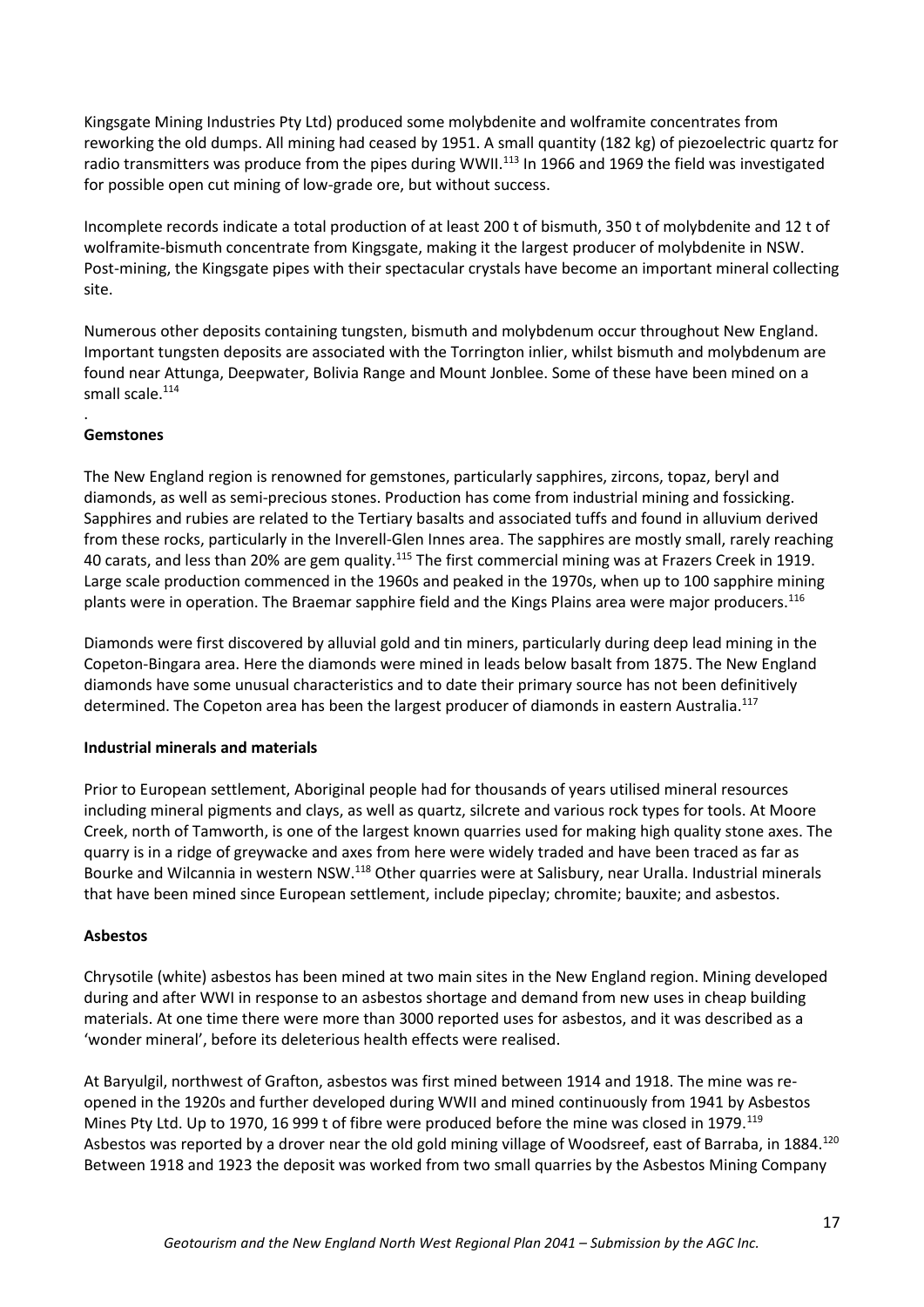of Australia and Wunderlich Ltd. A number of companies explored and tested the deposit from 1950 and in 1971 Woodsreef Mines Ltd commenced large-scale mining. Approximately 500 000 t of asbestos fibre were produced from 100 Mt of mined serpentinite, before the mine closed in 1985.<sup>121</sup>

# **Acknowledgments**

The author thanks the National Library of Australia and the Geological Survey of New South Wales for access to information, particularly through their online services (including 'Trove' and 'Digs'). Thanks to Richard Robertson for directing me to useful information on the Rocky River goldfield and locating related photographs. Brian Roche provided some information and comments on gold production from the Timbarra field. Also, thanks to Peter Claughton and Ruth Kerr for providing information on silver mining at Silver Spur and the activities of John Moffat respectively.

## **References**

1 'The Maitland Gold Reward', *Maitland Mercury and Hunter River General Advertiser,* 19 November 1851, p.2 'Maitland Gold Reward – General Meeting of the Subscribers – Closing of the Reward', *Maitland Mercury and Hunter River General Advertiser*, 3 December 1851, p. 2.

2 'Letter from E.H. Hargraves Esq. to the Colonial Secretary', *Sydney Morning Herald*, 6 July 1862, p. 2; 'Letter from E.H. Hargraves Esq. to the Colonial Secretary', *Moreton Bay Courier*, 31 July 1852, p. 2; 'Geological Features of New England', *Empire*, 9 October 1852, p. 2.

3 Moyal, A., 2003. *The Webb of Science: The scientific correspondence of the Rev. W.B. Clarke, Australia's pioneering geologist,* Australian Scholarly Publishing, Melbourne, pp. 21-22.

4 'Hanging Rock –Fresh Goldfields', *Goulburn Herald and County of Argyle Advertiser*, 13 March 1852, p. 3. 5 'The Northern Gold Fields', *Empire*, 28 July 1852, p. 3; Woodland, J., 2014. *Money Pits: British mining companies in the Californian and Australian gold rushes of the 1850s*, Ashgate, Farnham, pp. 172-178.

6 Weber, C.R., 1979. The Nundle gold field, *Geological Survey of New South Wales Quarterly Notes*, 37. 7 'Nundle gold', *Primefact*, No. 561, New South Wales Department of Primary Industry, 2007.

8 'The Maitland Gold Reward'*, Maitland Mercury and Hunter River General Advertiser*, 1 October 1851, p. 2. 9 Mackay, D.F., 1953. *The Rocky River Goldfield*, Unpublished M.A. (Melb.) Thesis, New England University College, p. 13.

10 Mackay, D.F., 1953. *The Rocky River Goldfield*. Unpublished M.A. (Melb.) Thesis, New England University College, pp. 26-29.

11 Mackay, D.F., 1953. *The Rocky River Goldfield*. Unpublished M.A. (Melb.) Thesis, New England University College, 486 pp.

12 'News of the Day', *Sydney Morning Herald*, 29 May 1884, p. 7.

13 'Dredging at the Rocky', *Armidale Chronicle*, 24 April 1901, p. 4.

14 Clift, D.S.L., 1975. *Gold Dredging in New South Wales*, Geological Survey of New South Wales, Mineral Resources No. 41, pp. 113-116.

15 'The New Reef Near Uralla', *Armidale Chronicle*, 6 October 1894, p. 2; 'Uralla & District', *Armidale Express and New England General Advertiser*, 10 May 1899, p. 4;'Mining at Uralla', *Armidale Express and New England General Advertiser*, 19 May 1911, p. 3,

16 Weber, C.R., 1974. Woolomin – Texas Block: Plutonic rocks and intruded sediments. *In* Markham, N.L. and Basden, H. (eds), *The Mineral Deposits of New South Wales*, Geological Survey of New South Wales, Sydney, p. 388.

17 Wilkinson, I., 1980. *Forgotten Country: the story of the Upper Clarence gold fields*, 3rd edition, Northern Rivers CAE, Lismore, pp. 16, 80; 'Stories of the Clarence', *Daily Examiner*, 24 January 1949, p. 2. The date of discovery of gold on the Timbarra is given as 1853 in the diary of Fred Tindal, but the discoverer and exact discovery location are not recorded. The discovery site was near the future site of Malara on Millera Station, Wilkinson, 1980 pp. 16, 25-27. W.B. Clarke reported in his survey of the Northern Gold fields in 1853. the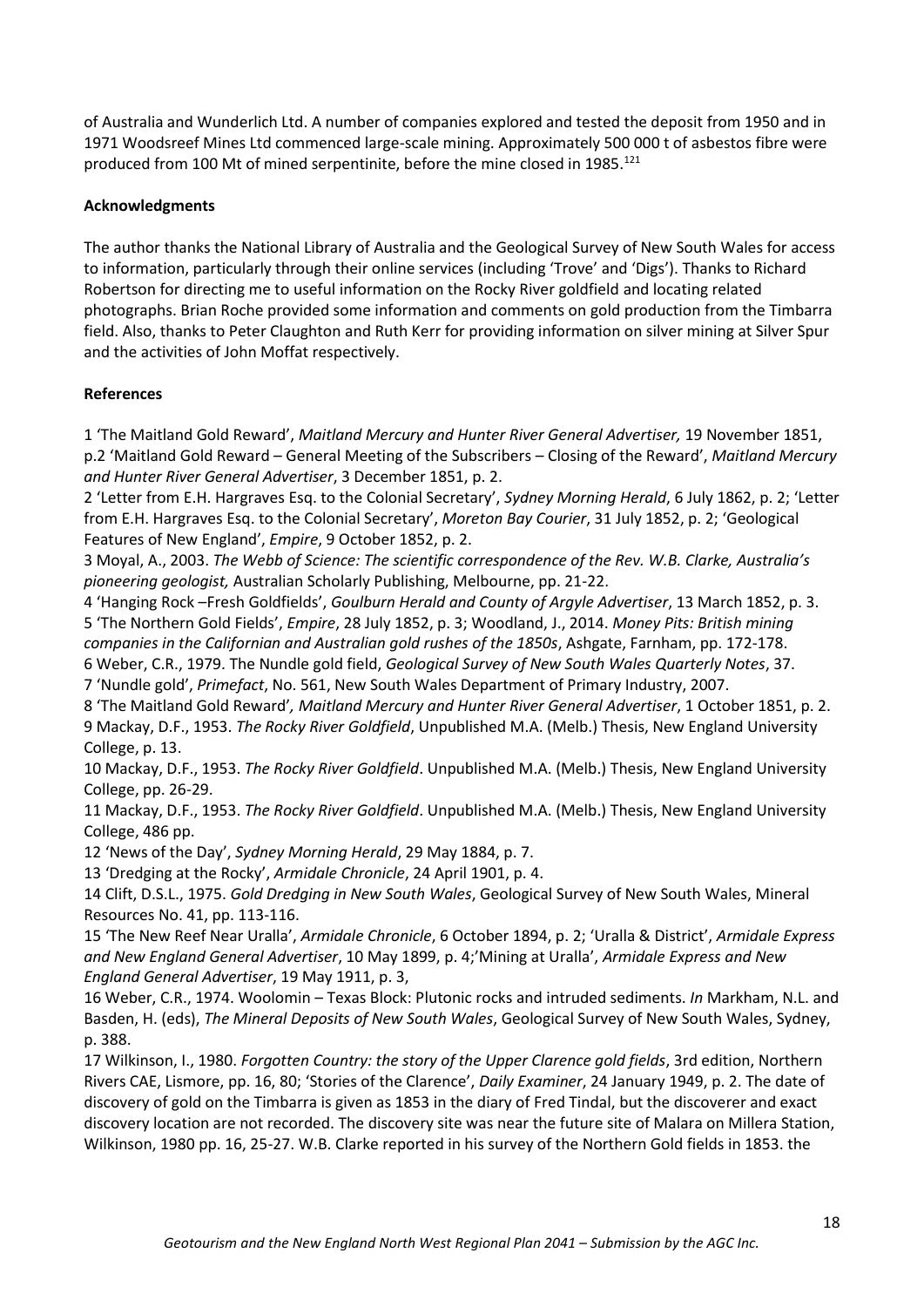presence of fine 'gunpowder' gold on the Timbarra River at Bergouilla and he may have been the discoverer; 'Bergouilla or Glen Elgin Gold Field', *Sydney Morning Herald*, 17 February 1854, p. 2.

18 'The Glen Elgin Diggings', *Maitland and Hunter River General Advertiser*, 5 November 1857, p. 2; 'The Glen Elgin, Boono Boono and Fairfield diggings', *Sydney Morning Herald*, 4 October 1858, p. 5.

19 'Northern Districts – No. 1 Timbarra', *Empire*, 25 August 1864, p. 8.

20 'The Glen Elgin, Boono Boono and Fairfield Diggings', *Sydney Morning Herald*, 4 October 1858, p. 5; 'Timbarra', *Sydney Morning Herald*, 10 November 1859, p. 2; 'Timbarra', *Empire*, 2 September, 1859, p. 2; Wilkinson, I., 1980. *Forgotten Country: the story of the Upper Clarence gold fields*, 3rd edition, Northern Rivers CAE, Lismore, p. 67.

21 'Chinese Migration', *Armidale Express and New England General Advertiser*, 27 August 1859, p. 2; 'Timbarra', *Armidale Express and New England General Advertiser*, 6 March 1869, p. 2; 'Timbarra', *Armidale Express and New England General Advertiser*, 28 August 1869, p. 2.

22 Wilkinson, I., 1980. *Forgotten Country: the story of the Upper Clarence gold fields*, 3rd edition, Northern Rivers CAE, Lismore, p. 86. Marcolini also went on to discover the Solferino-Lionsville gold field in 1871. 23 Crawford, E., 1968. Timbarra or Rocky River Goldfield - Compilation, Geological Survey of New South Wales, Mine Records MR 02857, 3 pp.

24 Crawford, E., 1968. Timbarra or Rocky River Goldfield - Compilation, Geological Survey of New South Wales, Mine Records MR 02857, 3 pp. 'The Surface Hill Sluicing Company', *Sydney Mail*, 12 June 1880, p. 1088; 'Mining Topics', *Globe*, 8 February 1886, p. 4.

25 'Mining News', *Lithgow Mercury*, 22 September 1899, p. 3.

26 'Drake Mining Field', *Richmond River Express and Casino Kyogle Advertiser*, 11 February 1910, p. 7; 'Gold Mining – Drake Division', *Richmond River Express and Casino Kyogle Advertiser* 29 April 1910, p. 7.

27 Barnes, R.G., Brownlow, J.W., Alder, D., Facer, R., Oakes, G., Suppel, D., Stroud, J. O'Dea, T. and Hollands, K. 1996. *Chapter 4, Mineral Resources*, *In* Regional report of upper northeast New South Wales, Volume 5 Socio-economic values. Resource and Conservation Assessment Council, Sydney, pp. 73-154.

28 Roberts, C., 2001. *Ross Mining NL, Timbarra Project NSW*. Geological Survey of New South Wales, Open File Report GS2001/471, 23 pp. As with many gold fields a significant amount of gold went unreported, with the gold miners transporting their gold on their person rather than using the gold escort.

29 Wilkinson, I., 1980. *Forgotten Country: the story of the Upper Clarence gold fields*, 3rd edition, Northern Rivers CAE, Lismore, p. 94.

30 'Important News from the Northern-Goldfields', *Armidale Express*, 2 July 1859, p. 2.

31 'The Northern Goldfields - Tooloom', *Armidale Express*, 5 November 1859, p. 2.

32 'The 140 oz Nugget 'Lady Bowen", *Moreton Bay Courier*, 24 December 1859, p. 2. Lady Diamantina Bowen was the wife of the newly appointed Governor of the Colony of Queensland, Sir George Bowen. The two finders were from Brisbane and had been working on the field for 10 months.

33 'Tooloom'*, Australian Town and Country Journal*, 15 June 1891, p. 24.

34 Malachite Resources Limited, Interim update on drilling a Tooloom gold project, ASX Announcement, 7 December 2009, 6 pp.

35 Carne, J.E., 1911. *The Tin-Mining Industry and the Distribution of Tin ores in New South Wales*,

Department of Mines, Geological Survey of New South Wales, Mineral Resources No. 14, p. 9; Wilson, G. and Cady, B., 1996. *Hillgrove: A photographic study of a New South Wales Mining Town 1893-1912*, Armidale and District Historical Society, Armidale, p. 6.

36 Andrews, E.C., 1900. *Report on the Hillgrove Goldfield*, Department of Mines, Geological Survey of New South Wales, Mineral Resources No. 8, pp. 5-11.

37 'The Bakers Creek Gold Mine', *South Australian Weekly Chronicle*, 2 February 1889, p. 7; Andrews, E.C., 1900. *Report on the Hillgrove Goldfield*, Department of Mines, Geological Survey of New South Wales,

Mineral Resources No. 8, pp. 6-11; 'Discovery of Baker's Creek Mine'*, Australian Town and Country Journal*, 22 June 1904, p. 23.

38 'The Hillgrove Mines – Report by W.H.J. Slee', *Armidale Express and New England General Advertiser*, 26 November 1889, p. 6.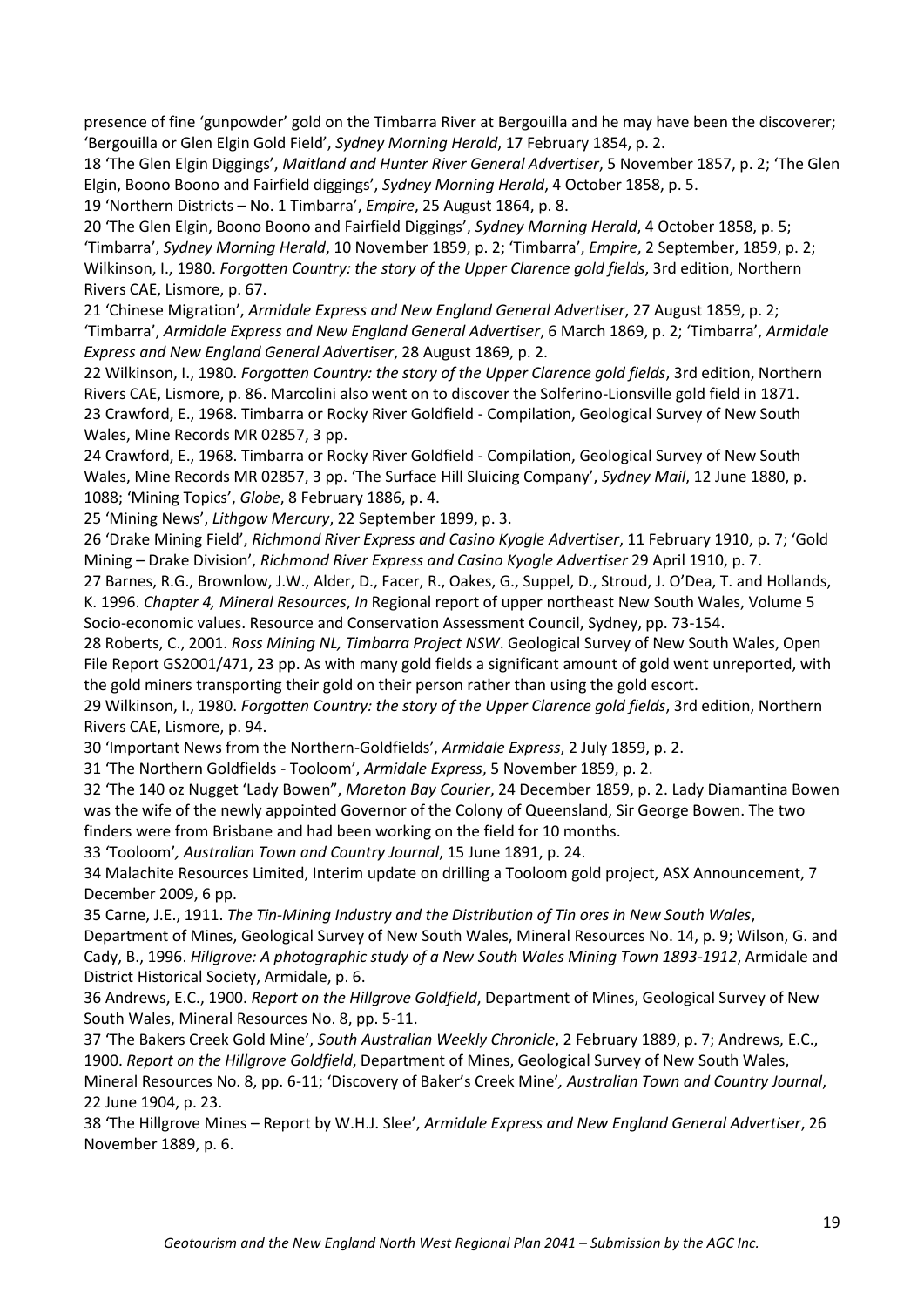39 Andrews, E.C., 1900. *Report on the Hillgrove Goldfield*, Department of Mines, Geological Survey of New South Wales, Mineral Resources No. 8, pp. 6-11.

40 Andrews, E.C., 1900. *Report on the Hillgrove Goldfield*, Department of Mines, Geological Survey of New South Wales, Mineral Resources No. 8, pp. 9-11.

41 'A Notable Goldfield – The Baker's Creek Goldmine', *Mount Barker Courier and Onkaparinga and Gumeracha Advertiser*, 31 May 1889, p. 4.

42 'Mining and Share Dealing in 1889', *South Australian Register*, 6 January 1890, p. 1.

43 Annual Report of the New South Wales Department of Mines, New South Wales for 1896, p. 34. 44 Wilson, G. and Cady, B., 1996. *Hillgrove: A photographic study of a New South Wales Mining Town 1893- 1912*, Armidale and District Historical Society, Armidale, pp. 6-46; 'A Promising Goldfield – Hillgrove, N.S.W.', *Illustrated Sydney News*, 28 November 1889, p. 20.

45 Wilson, G. and Cady, B., 1996. *Hillgrove: A photographic study of a New South Wales Mining Town 1893- 1912*, Armidale and District Historical Society, Armidale, p. 10.

46 Coffey Mining, 2012. Independent Technical Report and Valuation Hillgrove Antimony- Gold Project, MINEWPER00970AA. WWW.ancoa.com.au

47 Straits Resources, 2007. Web.archive.com.au, http://www.Straits.com.au/default.asp?V\_DOC\_ID=865 48 Hooper, B., Ashley, P. and Sheilds, P. The Hillgrove gold-antimony-tungsten district, NSW, Australia, https://www.smedg.org.au>Hoopab.

49 'Tin Development', *Sydney Morning Herald*, 23 September 1873, p. 6; Carne, J.E., 1911. *The Tin-Mining Industry and the Distribution of Tin ores in New South Wales*, Department of Mines, Geological Survey of New South Wales, Mineral Resources No. 14, pp. 16-18.

50 'Tin Development', *Sydney Morning Herald*, 23 September 1873, p. 6; Carne, J.E., 1911. *The Tin-Mining Industry and the Distribution of Tin ores in New South Wales*, Department of Mines, Geological Survey of New South Wales, Mineral Resources No. 14, p. 9.

51 David, T.W.E., 1887. *Geology of the Vegetable Creek Tin-Mining Field, New England, New South Wales*, Department of Mines, Geological Survey of New South Wales, Government Printer, Sydney, p. 7.

52 This minimum estimate is based on the number of Chinese at Vegetable Creek (1200) in 1877 and in the Tingha region (2100) about the same time. The exact number is difficult to determine due to the mobility of the population. Not all the Chinese were miners, as some were storekeepers, businessmen or engaged in other work on the tin fields.

53 McGlew, C.S., 1873. 'Tin Development – Letter to the Editor', *Sydney Morning Herald*, 23 September 1873, p. 6; Carne, J.E., 1911. *The Tin-Mining Industry and the Distribution of Tin ores in New South Wales*, Department of Mines, Geological Survey of New South Wales, Mineral Resources No. 14, pp. 16-20. Wills, known locally as 'Pennyweight Joe', because he was always short of money, was given a lifetime annuity by the two tin mining companies at Elsmore, but unfortunately he died in 1873 just a year after mining commenced; 'Death of Joseph Wells, the Tin Discoverer', *Maitland Mercury and Hunter Valley General Advertiser,* 2 October 1873, p. 1.

54 Thoburn, J. T., 2014. Increasing developing countries' gains from tin mining. *In* Ingulstad, M., Perchard, A. and Storli, E. (eds), *Tin and Global Capitalism 1850-2000: a history of 'the devil's metal'*, Routledge, p. 224. 55 'The Elsmore Tin Company's Ground', *Maitland Mercury and Hunter River Advertiser,* 17 October 1872, p. 5: 'Tin Mining – Elsmore Tin Mining Company (Limited)', *Maitland Mercury and Hunter River Advertiser,* 19 July 1873, p. 6.

56 'Tin Mining – "Elsmore", "Karaula", "New Cornwall", "Newstead", *Maitland Mercury and Hunter River General Advertiser*, 8 August 1872, p. 4.

57 Thoburn, J. T., 2014. Increasing developing countries' gains from tin mining. *In* Ingulstad, M., Perchard, A. and Storli, E. (eds), *Tin and Global Capitalism 1850-2000: a history of 'the devil's metal'*, Routledge, p. 224. 58 Nicholson, D.A., 1965. *The geology and tin deposits of the Elsmore area,* Geological Survey Report No. 45, New South Wales Department of Mines, pp. 5-12.

59 Donnelly, M., 2011. Partial relinquishment report EL7177, Malachite Resources. New South Wales Geological Survey, Open File Report GS2011/1474.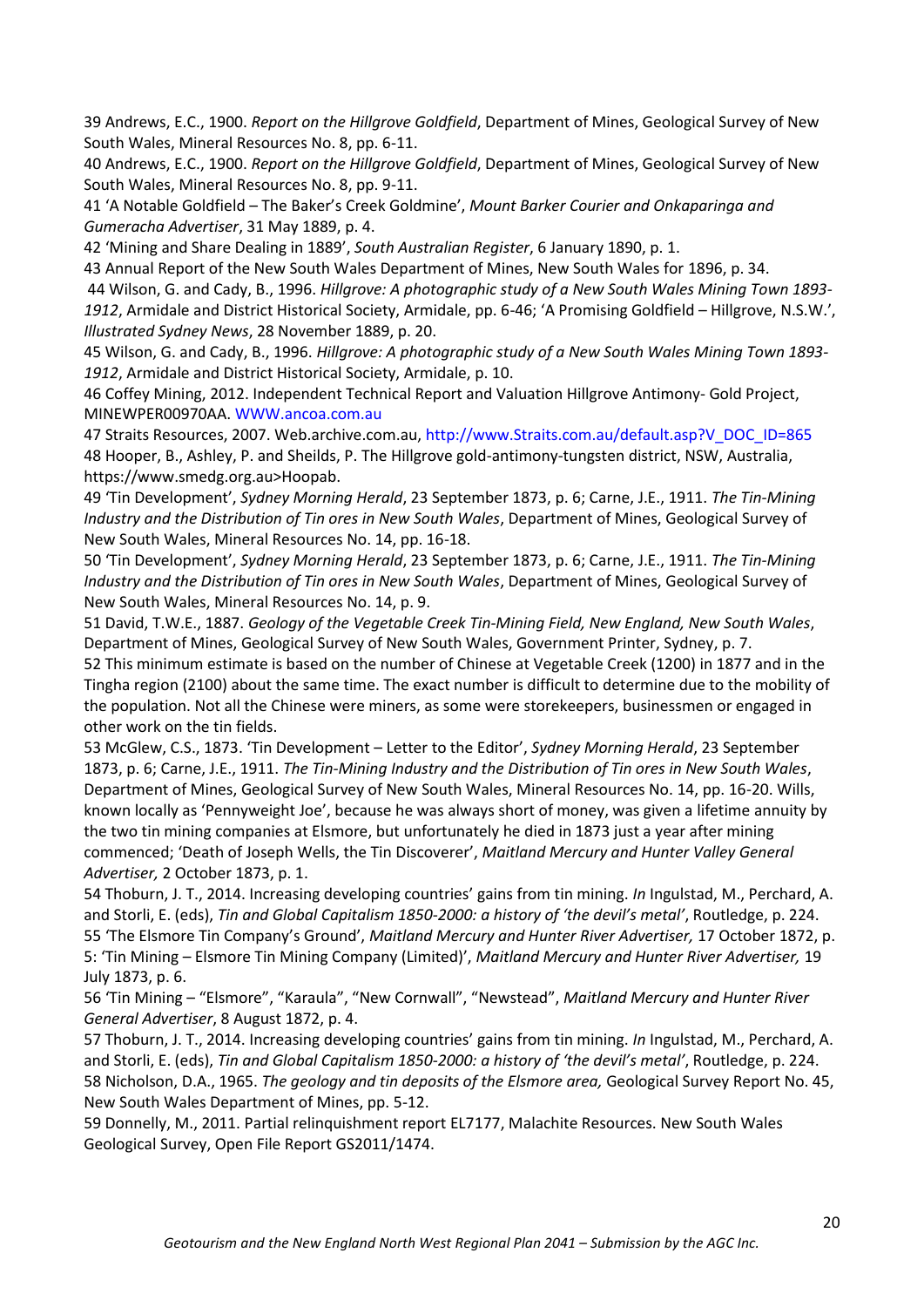60 Carne, J.E., 1911. *The Tin-Mining Industry and the Distribution of Tin ores in New South Wales*, Department of Mines, Geological Survey of New South Wales, Mineral Resources No. 14, p. 20; 'The Tin Mines', *Brisbane Courier*, 28 May 1872, p. 3; McGlew, C.S., 1873. 'Tin Development – Letter to the Editor', *Sydney Morning Herald*, 23 September 1873, p. 6. The new name of Stanthorpe for the settlement of Quart Pot Creek was constructed from a mixture of Latin and Middle English, Stannum for tin and Thorpe for village respectively.

61 David, T.W.E., 1887. *Geology of the Vegetable Creek Tin-Mining Field, New England, New South Wales*, Department of Mines, Geological Survey of New South Wales, Government Printer, Sydney, p. 3.

62 'Sluicing at Cope's Creek', *Queensland Times and Ipswich General Advertiser*, 30 March 1872, p. 3. 63 'The Tin Mines', *Sydney Mail and New South Wales Advertiser*, 16 March 1872, p. 330.

64 Brown, H., 1982. *Tin at Tingha – The History of Tingha, The Greatest Tin Producing Area of New South Wales and the History of its People,* Helen Brown, Armidale, 160 pp.

65 Kerr, R.S., 1989. The advent of tin dredges in Eastern Australia, *Australian Historical Archaeology*, 7, pp. 70-72.

66 Weber, C.R., 1974. Woolomin – Texas Block: Plutonic rocks and intruded sediments. *In* Markham, N.L. and Basden, H. (eds), *The Mineral Deposits of New South Wales*, Geological Survey of New South Wales, Sydney, p. 382.

67 David, T.W.E., 1887. *Geology of the Vegetable Creek Tin-Mining Field, New England, New South Wales*, Department of Mines, Geological Survey of New South Wales, Government Printer, Sydney, p. 3.

68 David, T.W.E., 1887. *Geology of the Vegetable Creek Tin-Mining Field, New England, New South Wales*, Department of Mines, Geological Survey of New South Wales, Government Printer, Sydney, p. 4.

69 'Tent Hill', *Glen Innes Examiner and General Advertiser*, 5 May 1875, p. 2; 'Tent Hill', *Glen Innes Examiner and General Advertiser*, 21 July 1875, p. 2.

70 David, T.W.E., 1887. *Geology of the Vegetable Creek Tin-Mining Field, New England, New South Wales*, Department of Mines, Geological Survey of New South Wales, Government Printer, Sydney, p. 12. 71 Kerr, R., 1979. *John Moffat's Empire*, J.D and R.S. Kerr, St Lucia, 120 pp.

72 David, T.W.E., 1887. *Geology of the Vegetable Creek Tin-Mining Field, New England, New South Wales*, Department of Mines, Geological Survey of New South Wales, Government Printer, Sydney, p. 7.

73 Alt, C., 1981. *Old Torington – A History of Torrington and District*, Back to Torrington Centenary Committee, Glen Innes, 96 pp.

74 Weber, C.R., 1974. Woolomin – Texas Block: Plutonic rocks and intruded sediments. *In* Markham, N.L. and Basden, H. (eds), *The Mineral Deposits of New South Wales*, Geological Survey of New South Wales, Sydney, pp. 362-376.

75 Anon. *Antimony – Opportunities in New South Wales Australia*, Geological Survey of New South Wales Information Sheet. 2 pp.

76 Andrews, E.C., 1900. *Report on the Hillgrove Goldfield*, Department of Mines and Agriculture, Geological Survey of New South Wales, Mineral Resources No. 8, p. 7.

77 Andrews, E.C., 1900. *Report on the Hillgrove Goldfield*, Department of Mines and Agriculture, Geological Survey of New South Wales, Mineral Resources No. 8, p. 7: 'Mining on New England', *Sydney Morning Herald*, 11 November 1889, p. 3.

78 'Silver Mine at Boorook', *Sydney Mail and New South Wales Advertiser*, 29 June 1878, p. 938. 79 'Boorook Silver Mines', *Australian Town and Country Journal*, 5 April, 1879, p. 22; Wilkinson, I, 1980. *Forgotten Country: the story of the Upper Clarence gold fields*, 3rd edition, Northern Rivers CAE, Lismore, pp. 139-141.

80 Young, L., 1878. 'Report on the Boorook Silver Mines' Annual Report of the New South Wales Department of Mines for 1878, pp. 35-41. Earlier attempts to profitably mine silver at Moruya, Woolgarlow near Yass and Quidong in southern NSW had been unsuccessful.

81 Slee, H.H.J., 1884. 'The Boorook Silver Mines', *Australian Town and Country Journal*, 29 November 1884, p. 24.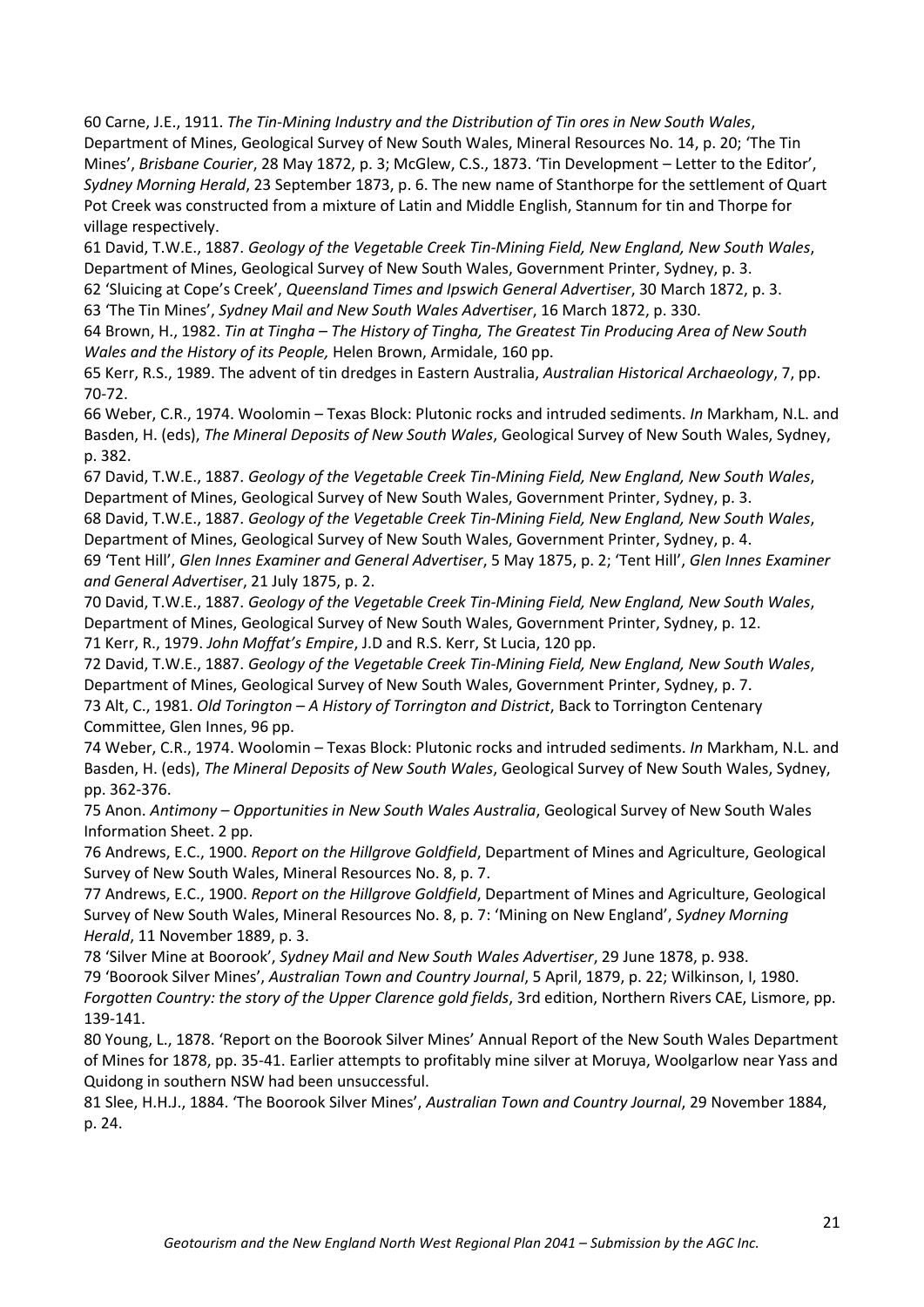82 Geological Survey of New South Wales and Australian Geological Survey Organisation, 1999. *Assessment of Mineral Resources in the Upper North East CRA Study Area*, Project NU 04/ES, New South Wales Government, Commonwealth Government, p. 13.

83 'The Boorook Silver Mines', *Sydney Mail and New South Wales Advertiser*, 16 October 1880, p. 741; 'The Boorook Silver Mines', *Yorke's Peninsula Advertiser*, 24 May 1881, p. 3.

84 Markham, N. L., 1974. Demon, Emu Creek, and Beenleigh Blocks. *In* Markham. N.L. and Basden, H. (eds), *The Mineral Deposits of New South Wales*, Geological Survey of New South Wales, Sydney, p. 413.

85 Wilkinson, I., 1980. *Forgotten Country: the story of the Upper Clarence gold fields*, 3rd edition, Northern Rivers CAE, Lismore, pp. 234-237; Snowdon, H., 1987. *Drake: Stories of life and times in an old mining town*, Drake Community, pp. 33-41.

86 Markham, N. L., 1974. Demon, Emu Creek and Beenleigh Blocks. *In* Markham, N.L. and Basden, H. (eds), *The Mineral Deposits of New South Wales*, Geological Survey of New South Wales, Sydney, pp. 414-415. 87 Offenberg, A.C. and Cochrane, G.W., 1975. Drake Mineral Field. *In* Knight C.J. (ed), *Economic Geology of Australia and New Guinea*. AusIMM, Melbourne, pp. 721-724.

88 Houston, M.J., 1993. The geology and mineralisation of the Drake mine area, northern NSW, Australia. *In*  Flood, P.G. and Aitchison, J.C. (eds), *New England Orogen, eastern Australia*, Department of Geology and Geophysics, University of New England, Armidale, pp. 337-348.

89 Geological Survey of New South Wales and Australian Geological Survey Organisation, 1999. *Assessment of Mineral Resources in the Upper North East CRA Study Area*, Project NU 04/ES, New South Wales Government, Commonwealth Government, p. 13.

90 'Silver Mining in Southern Queensland', *The Queenslander*, 1 June 1895, p. 1013.

91 'Train to Texas-III, Mining at Silver Spur', *Brisbane Courier*, 18 November 1908, p. 5; 'Romance of Silver Spur', *Daily Mail*, 13 December 1925, p. 7.

92 Glasser, C., 2002. *Silver Spur c1890-2002*.The Texas Historical Society Inc., Texas, Qld, pp. 7-10. 93 'The Silver Spur Mine, Texas', *Brisbane Courier*, 14 June 1895, p. 6; 'Texas District – The Silver Mine at Silverspur', *Brisbane Courier*, 6 October 1925, p. 8.

94 'Romance of Silver Spur', *Daily Mail*, 13 December 1925, p. 7.

95 https://www.aig.org.au/wp-content/uploads/2015/07/NEO\_09\_DHalloran\_TwinHills\_June-2015.pdf 96 'The Discovery of Silver Lodes', *Goulburn Evening Penny Post*, 21 February 1885, p. 6; 'Board of Technical Education', *Sydney Mail and New South Wales Advertiser*, 22 March 1884, p. 569.

97 'Mining News – Webbs Silver Mine', *Evening News*, 7 August 1884, p. 5; 'Webbs Silver Mine', *Australian Star*, 28 September 1888, p. 8.

98 'Sale of Silver Mine', *Evening News*, 6 October 1892, p. 6; 'Webb's Silver Mine', *Glenn Innes Examiner and General Advertiser*, 28 March 1899, p. 2.

99 'The New Machinery at Webbs', *Glen Innes Examiner and General Advertiser*, 15 December 1899, p. 5; Pittman, E.F., 1901. *The Mineral Resources of New South Wales*, Geological Survey of New South Wales, Government Printer, Sydney. pp. 107-112.

100 'An Emmaville Silver Mine', *Daily Examiner*, 22 June 1927, p. 3; 'Webbs' Selective Oil Flotation Process', *Glen Innes Examiner*, 5 March 1931, p. 14.

101 Webbs Silver Project, 2017. www.silverminesltd.com.au/webbs-silver-project.aspx.

102 Pittman, E.F., 1901. *The Mineral Resources of New South Wales*, Geological Survey of New South Wales, Government Printer, Sydney. pp. 120-125' 15

103 Conrad Silver Project, 2017. www.silverminesltd.com.au/conrad-silver-project.aspx

104 'Cangai Copper Mine', *Clarence and Richmond Examiner*, 17 November 1906, p. 2; Carne, J.E., 1908. *The Copper Mining Industry and the Distribution of Copper Ores in New South Wales*, 2nd Edition, Department of Mines, Geological Survey, Mineral Resources No. 6, pp. 180-186; Geological Survey of New South Wales and Australian Geological Survey Organisation, 1999. *Assessment of Mineral Resources in the Upper North East CRA Study Area*, Project NU 04/ES, New South Wales Government, Commonwealth Government, p. 14. 105 'Barraba Copper Mine', *Newcastle Morning Herald and Miners Advocate*, 12 January 1894, p. 5; 'Gulf Creek Copper Mines', *Maitland Express*, 29 July 1899, p. 2; Carne, J.E., 1908. *The Copper Mining Industry and*